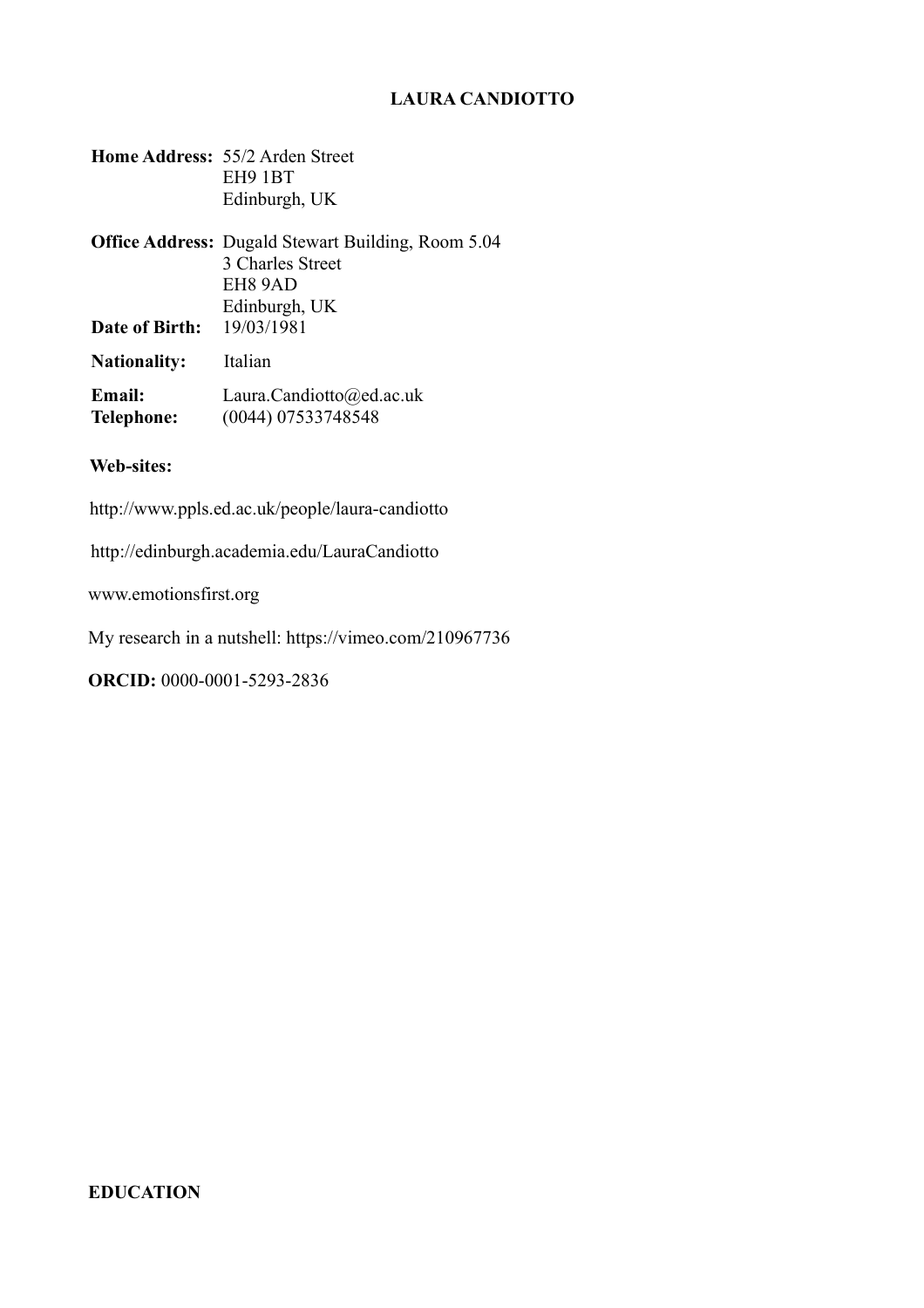November **PhD in Philosophy** (obtained 31/03/2011) EQF level: 8

2007- November 2010 Ca' Foscari University of Venice (in collaboration with The National Centre of Scientific Research of Paris, UPR 76, and Sorbonne University, Paris I)

> Doctoral thesis: *Platone e la scrittura di dialoghi socratici. Strategie, interlocutori, finalità* (Plato and the philosophical writing of Socratic dialogues: communicative strategies, interlocutors, and aims). Supervisors: Prof L.V: Tarca and Prof. L. Brisson. Commission: Diego Marconi (Chair), Giannino Di Tommaso, Luigi Vero Tarca, Luc Brisson.

September **Post-graduate specialization course** in Philosophy for Children: building the dialogue 2005- in school contexts and outside the classroom, University of Padua, Italy.

September 2006 **Philosophy for Children Teaching qualification,** CIREP - Interdisciplinary Centre for Research on Thinking.

> Final coursework: "Philosophy for children: possibili sinergie. Il teatro dell'oppresso, la pedagogia ecologica, l'interculturalità" (Philosophy for children, expected synergies: theatre of the oppressed, ecological pedagogy, multiculturalism). Supervisor: Prof. M. Santi.

September 2000- **MA in Philosophy**. Final mark: 110/110 *cum laude* (obtained 30/06/2005) EQF level: 7 June 2005

Ca' Foscari University of Venice

Final Dissertation: *Determinatezza e determinazione. Per un'ontologia delle relazioni a partire da Platone* (The concept of definiteness. Towards a metaphysics of relations starting from Plato). Supervisors Prof. L.V. Tarca, Prof. C. Natali and Prof. G. Brianese*.*

## **Languages:**

## Mother tongue: **Italian**

Other languages: **English** (C1, Academic and Professional English: certificated by the Linguistic Centre of Ca' Foscari University), **French** (C1: exam at Ca' Foscari University of Venice, mark 29/30), **Modern Greek** (B1: exam at Ca' Foscari University of Venice, mark 29/30 and at the University of Crete, Greece), **Spanish** (B2), **German** (A1: certificated by the Linguistic Centre of Ca' Foscari University). Ancient languages: **Greek, Latin**.

I attended the following courses (2016/2017) at the **IAD, Institute for the Academic Development**, University of Edinburgh:

- Get Connected: Learning and Teaching; Public Engagement and Knowledge Exchange; Professional Development;

- Writing for the Web;
- How to Peer-Review Manuscripts for Journals;
- Writing a research proposal;
- Getting the First Lecturing Job.

## **WORK EXPERIENCE**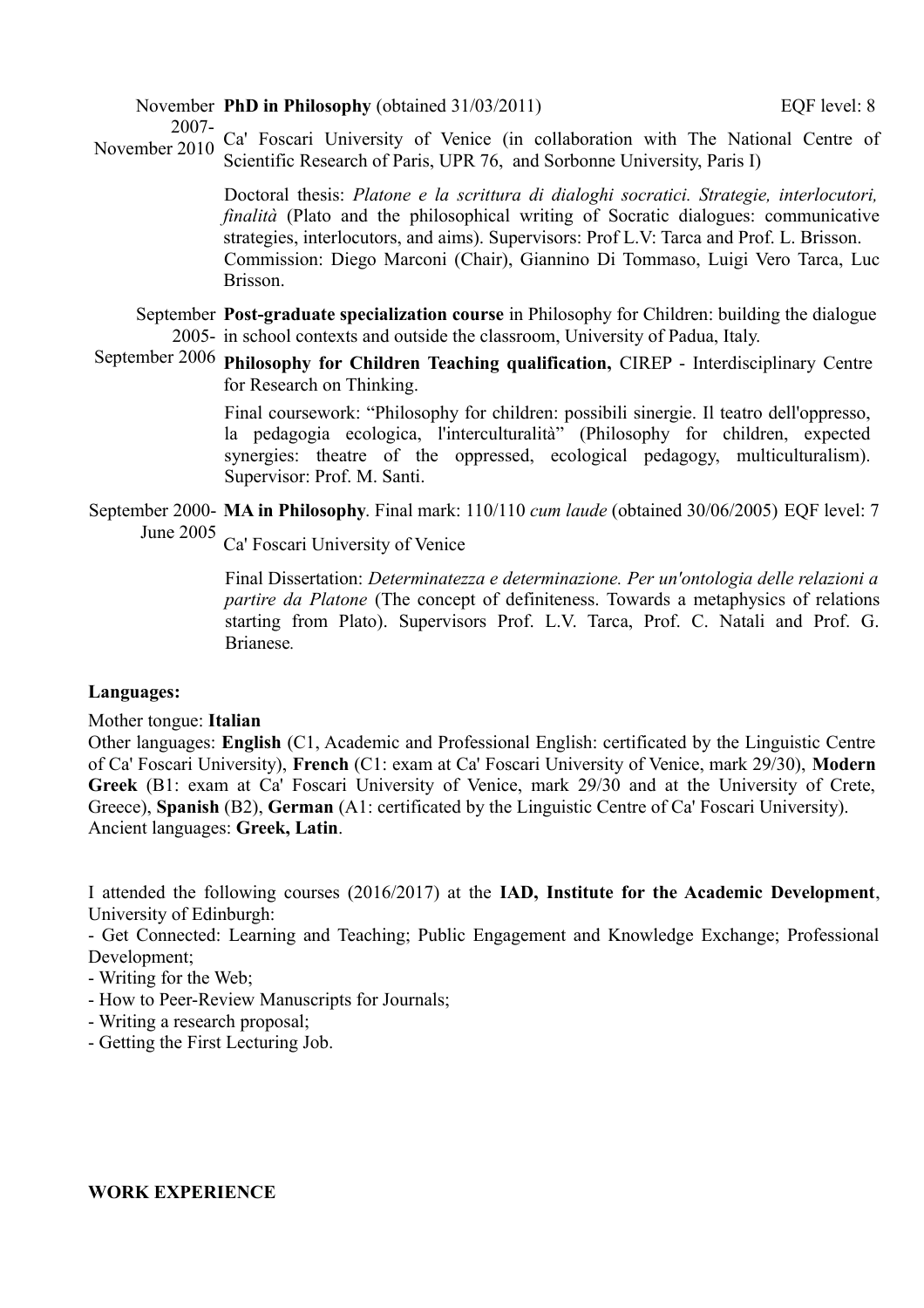#### January **Marie Curie Research Fellow**

2016- present

University of Edinburgh, School of Philosophy, Psychology and Language Sciences

Project: Emotions First. Feeling reason: the role of emotions in reasoning (Marie Curie Individual Fellowship, Horizon 2020. Grant Agreement number: 655143 — EMOTIONS FIRST). Supervisor: T. Scaltsas.

I am a member of the Eidyn Centre (Director: Duncan Pritchard) and of the Research Clusters of (1) Epistemology, (2) Mind and cognition, (3) Ancient Philosophy. <http://eidyn.ppls.ed.ac.uk/emotions-first-role-emotions-reasoning-2015-18>

## **Teaching Experience:**

- Philosophy of Well-being (undergraduates): course organiser and lecturer (2017/2018)

**-** Proseminar (Phd students) on philosophy of emotions (2016/2017 and 2017/2018)

**-** Greats (a course dedicated to Plato, Aristotle, Descartes and Kant): tutorials (2016/2017)

- Philosophy of Education (postgraduates): tutorials (2017-2018, course held at the Moray House School of Education): tutorials (2017/2018)

- Erasmus Plus Teaching at the Free University of Berlin (hosted by Prof. Jan Slaby): 8,5 hours course on Philosophy of Mind and Social Epistemology (2016/2017)

- Erasmus Plus Teaching at Fudan University of Shangau (hosted by Dr. Ju Wang): 8 hours course on Virtue Epistemology (2017/2018)

#### **Service:**

- MSc supervisor: Julavate Julian Nijathaworn (dissertation titled "Rationality and Social Dilemmas. A Buddhist Perspective).

- Designing and organizing the International Workshop "Feeling Reasons",  $25<sup>th</sup>$ - $26<sup>th</sup>$ May 2017, University of Edinburgh;

- Designing and organizing (with Orestis Palermos) the Phd section for "Feeling Reasons", with UoE respondents, 24<sup>th</sup> May 2017;

- Designing and organising with Olivier Renaut (international network, Paris-Nanterre University) the Joint Workshops on Ancient Theories of Soul and Knowledge dedicated to emotions in Plato.  $17<sup>th</sup>$  March (Paris),  $7<sup>th</sup>$  April (Edinburgh).

- Designing and organising with Andrea English the Workshop on 4EA Cognition and Education. 26th and 27th October 2017

- Sponsor for Cecilea Mun as academic visitor (April-May 2017)

#### **Public Engagement and Outreach Activities:**

- Explorathon (Edinburgh, 30/09-1/10 2016)

- Emotions for Learning. Workshops for Primary School Children, Widening Participation Office, University of Edinburgh, March 2017

- Borders Enlightenment Conference: Emotions and Reason. What does it mean to be human in a post-truth world, Chirnside, 29/04/2017

- Edinburgh Chaplaincy. Workshop on Compassion, using the method of Socratic Dialogue, 17 May 2017.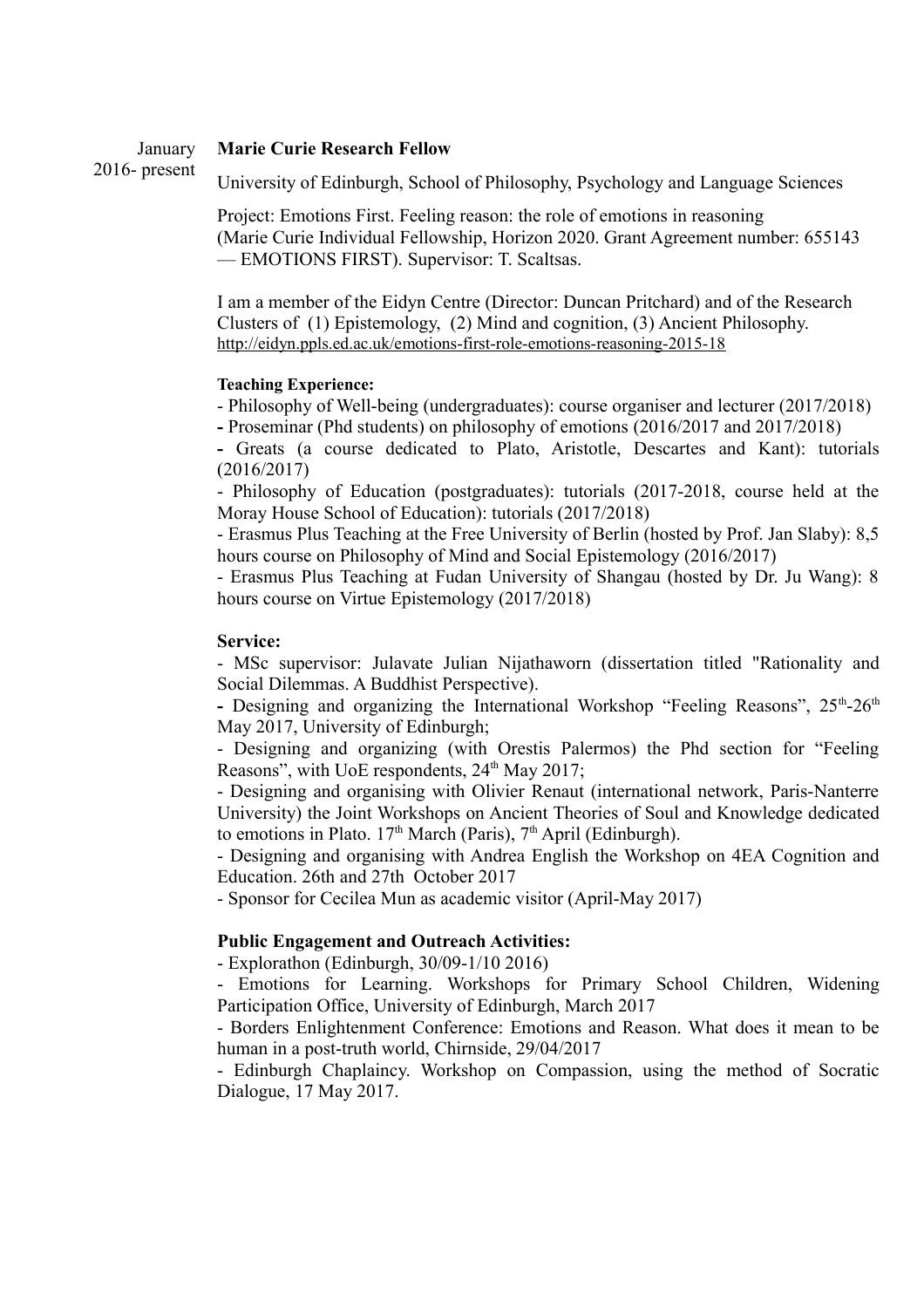#### July 2013- **Post-doctoral Fellow**

October 2015 Ca' Foscari University of Venice, Department of Philosophy and Cultural Heritage.

## **Research Experience:**

Project: 'On relationality. New models of relationality starting from Plato's philosophy'. Main areas: Theoretical Philosophy (ontology, epistemology, metaphysics), Ancient Greek Philosophy (Socrates and Plato), Philosophical Practices.

## **Teaching Experience**:

- Lectures in Theoretical philosophy (academic fields: history of philosophy; epistemology; philosophy of emotions; ethics of care; philosophical methods; critical thinking and dialogue, feminism), 20 hours/year;

- Coordinator and lecturer in the following seminars: "Philosophical Practices", 30 hours/year, "Starting from classics" (on Hegel's *Science of Logic*), 10 hours/year, "Research Skills" 6 hours/year; "Gender Studies" (on Irigaray, Butler and Stone), 10 hours/year;

- Teacher of the course "Introduction to Philosophical Practice" at the Master COFIL (Philosophical Counseling), Ca' Foscari University of Venice, 6 hours/year.

*Dissertation Supervisor* (undergraduate thesis): a.a. 2014-2015, Camilla Grandi, "Socrate. Dalla lettura di Hadot alle forme contemporanee di dialogo socratico" (Socrates. From Hadot to the new forms of Socratic Dialogue).

## **Service:**

I designed and organised the International Conference: "The Right to Philosophy. Which Philosophy for the Third Millennium?", Ca' Foscari University of Venice, 19-21 October 2015.

I designed and organised (with Sara De Vido) the Conference "Home-made Violence", The Human Right Research Centre (Cestudir, Ca' Foscari University), 25 November 2014.

I organised (with Lauso Zagato) the International Conference: "Genocide: Typologies and Responses at the Beginning of Our Century", The Human Right Research Centre (Cestudir, Ca' Foscari University), 6-8 February 2013;

## May 2011- **Research Assistant (part-time)**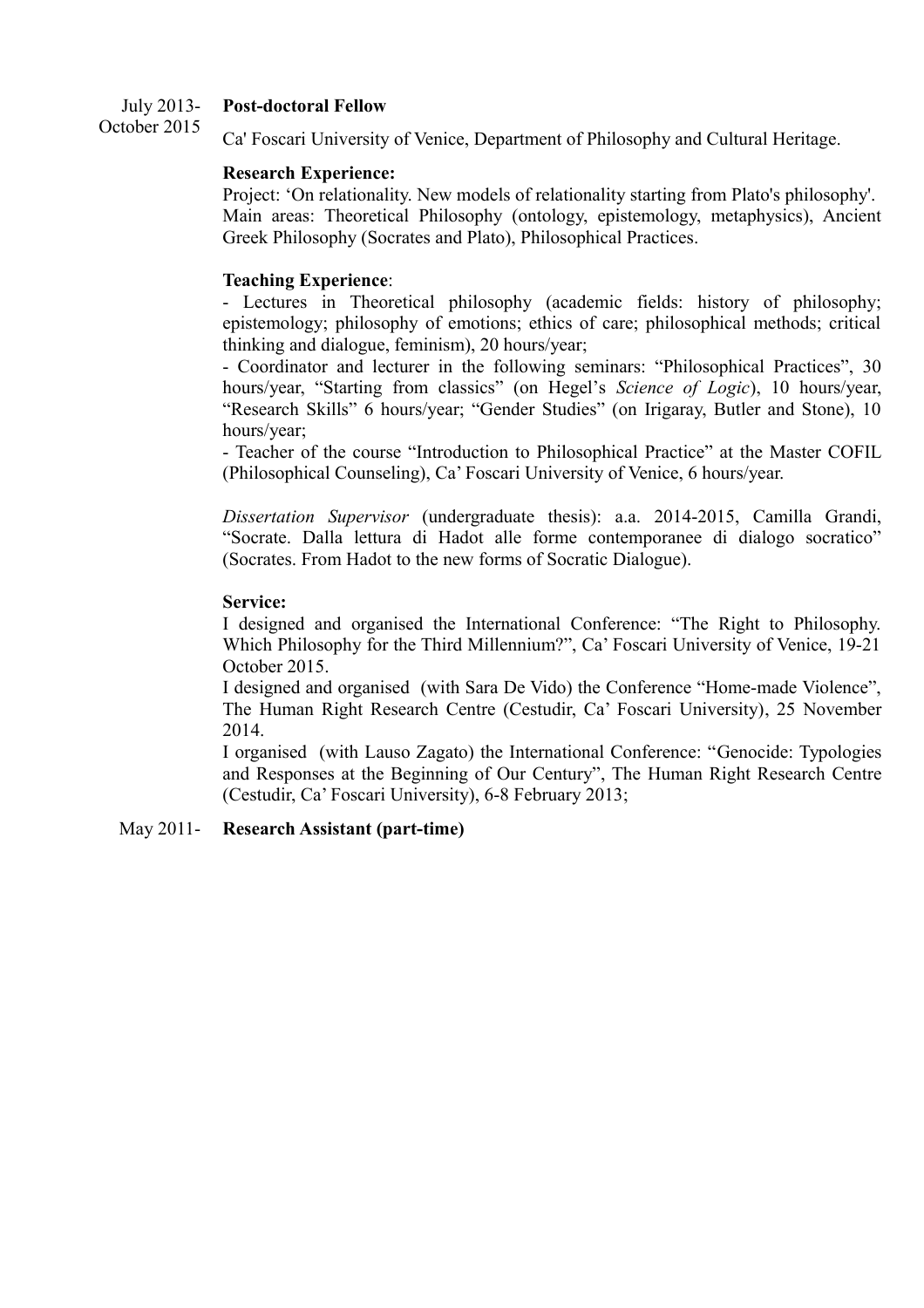June 2013 Ca' Foscari University of Venice, Department of Philosophy and Cultural Heritage Research Assistant to Prof. Lugi Vero Tarca, Chair of Theoretical Philosophy

> **Research Experience**: editing my Phd dissertation for publication and participating at Professor Tarca's research activities.

#### **Teaching Experience:**

- Lecturer in Theoretical Philosophy for undergraduates, postgraduates and PhD students (Academic fields: history of philosophy, ontology, epistemology, cosmology, philosophical methods, philosophical practices, ethics of care, continental philosophy), 30 hours/year.

- Lecturer in Ancient Philosophy for undergraduates (on Plato's *Republic*, Socratic dialogues) 4hours/year.

*Dissertation supervisor (Master thesis):*

- a.a. 2012/2013 Maddalena Ilaria Paroletti, "Sulle tracce del *daimon*" (On *daimon*'s traces).

from Nov **Project Coordinator, Educator, and Trainer** 2005 to June 2013 (after that I delivered some Projects for children and adults, focusing on youth leadership, creativity, selfworkshops motivation, substance abuse prevention, emotional intelligence, gender, life skills and privately or communication. Coordinator for local associations, contributing to the development of a within the network for social cooperation. Practical teaching workshops for adults and teachers. philosophical Philosophical Practice training. Discussion-training group. Life Skills training. Focuspractices Group. Research-Action. Pedagogy of the oppressed. Autobiography. Philosophy for movement and community. Socratic Dialogue. Social Theatre and Theatre of the oppressed. the Freire-Boal *Cooperativa Sociale Insieme* (local CBO), Via B. Andrea, Morbegno (Province of Sondrio), Italy.

network)

#### **Experiences abroad:**

- 2017: Mind and Life Investigator at the Summer Research Institute "Intersubjectivity and Social Connectivity", Garrison Institute (NY).

- 2017: Erasmus Plus Teaching at the Free University Berlin (Germany). Collaboration with Prof. Jan Slaby, Affective Societies Centre.

- 2016: Academic Visitor at the Pontificia Universidade Catolica do Paranà, Research Group Wittgenstein.

- 2008-2010: Collaboration with Prof. Brisson, CNRS Paris, UPR 76. Panelist at a series of seminars organized by the *Societé Platonicienne*. Visiting fellow at the Sorbonne University.

- 2003-2004: Erasmus student at the University *Panepistimio Kritis* (University of Crete, Greece).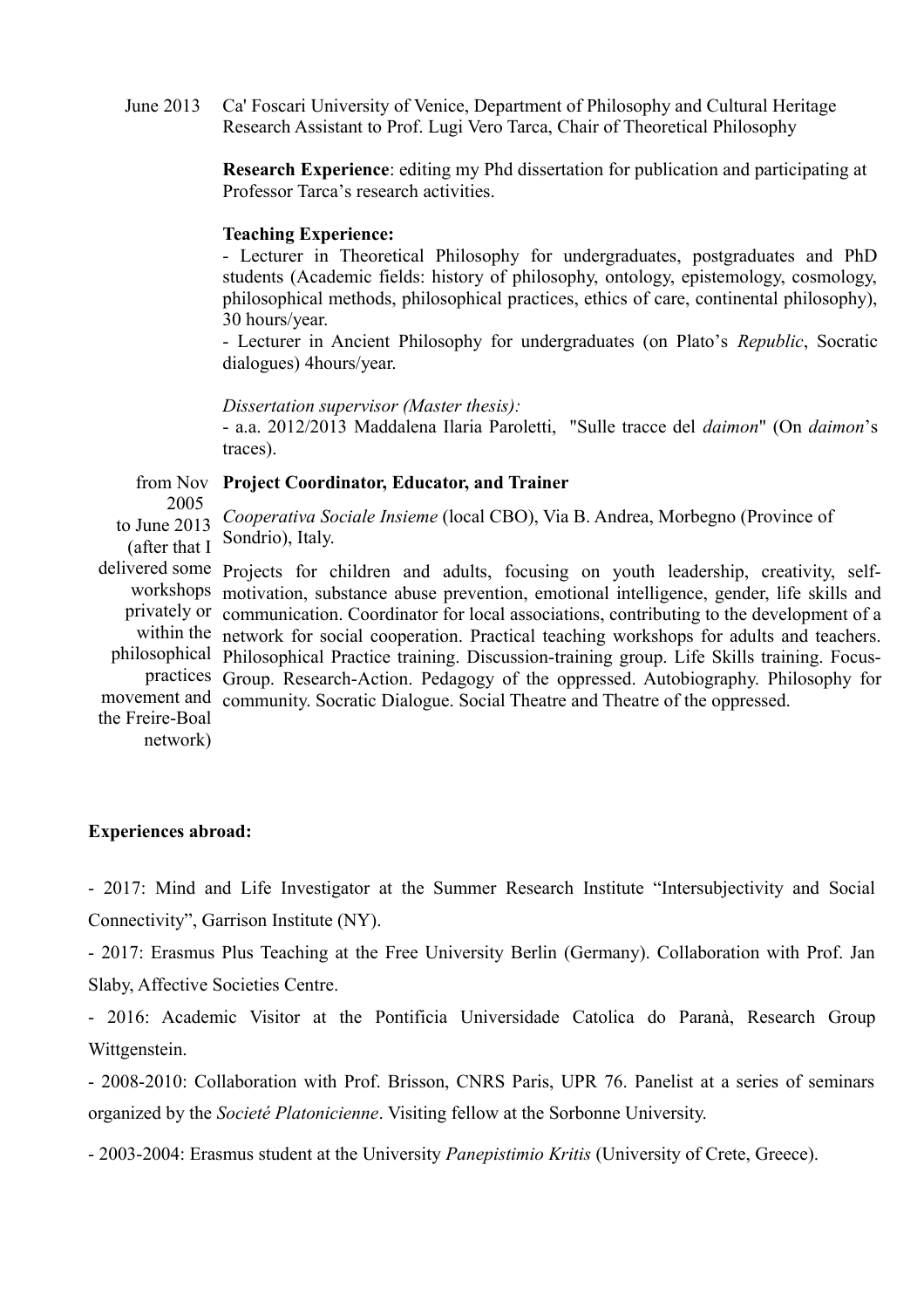#### **Awards, Scholarships and Grants:**

For my MA studies (2000-2005), I received a **support given to students from low-income backgrounds** by ESU (Venice). For my doctoral studies, I was awarded a **full PhD scholarship** by the Ca' Foscari University of Venice, covering all fees and maintenance costs for the duration of my studies (2007-2010). In addition, I was awarded a **full Postdoctoral scolarship** by the Ca' Foscari University of Venice (2013-2015). In February 2015 I was awarded of a **Marie Curie Research Fellowship** (Individual Fellowship) by EU, grant: 185.000 euro for a two years project at Edinburgh University. In May 2015 I was awarded of a **IMERA** research residency at Aix-Marseille University for 10 months, but unfortunately I had to denied the offer for the incompatibility with the Marie Curie Fellowship. For the same reason I had to refuse the **PROMETEO** grant from the Govarnement of Ecuador.

In November 2016 I received funding from the EU for the **Erasmus Plus Teaching at the Free University of Berlin** (May 2017). I received the Research and Travel award from the **Mind and Life and Institute** for attending the Summer Research Institute (June 2017). In June 2017 I received funding from the EU for the **Erasmus Plus Teaching at Fudan University, Shanghai** (September 2017).

**Funding for Conferences**: For the organization of the Conference "Home-made Violence" (University of Venice) I received funding from Europe Direct, Cestudir, Department of Economy, Department of Philosophy (tot. 3000 euro). For the organization of the Conference "The right to philosophy" (University of Venice) I received funding from Società Filosofica Italiana, Amica Sofia, Fondazione S. Carlo (Modena) and Department of Philosophy (tot. 5000 euro). For the organization of the International Workshop "Feeling Reasons" (University of Edinburgh) I received funding from the Scottish Philosophical Society, the Mind Association, the Department of Philosophy and the Eidyn Centre (tot. 4350 pounds). For the workshop "Emotions in Plato" I received funding from the Scottish Philosophical Society and the Eidyn Centre (tot. 900 pounds).

## **Scientific Board:**

I am the co-director of *Filosofia del presente* (ed. Diogene) with Luigi Vero Tarca. I'm a member of the Scientific Board of *Esperienze filosofiche* (ed. Mimesis), *Filosofie della medicina e forme della cura* (ed. Mimesis), *Diritti umani e filosofia sociale* (ed. Mimesis). I am a member of the Board of Directors of the Society for Philosophy of Emotion (SPE) and of the Advisory Board Member of the *Journal of Philosophy of Emotions (JPE).* I am a member of the International Advisory Board for the panel on Plato's philosophy in the 21<sup>st</sup> century, 4<sup>th</sup>Annual International Conference on Humanities & Arts in a Global World, ATINER (Athens, Greece).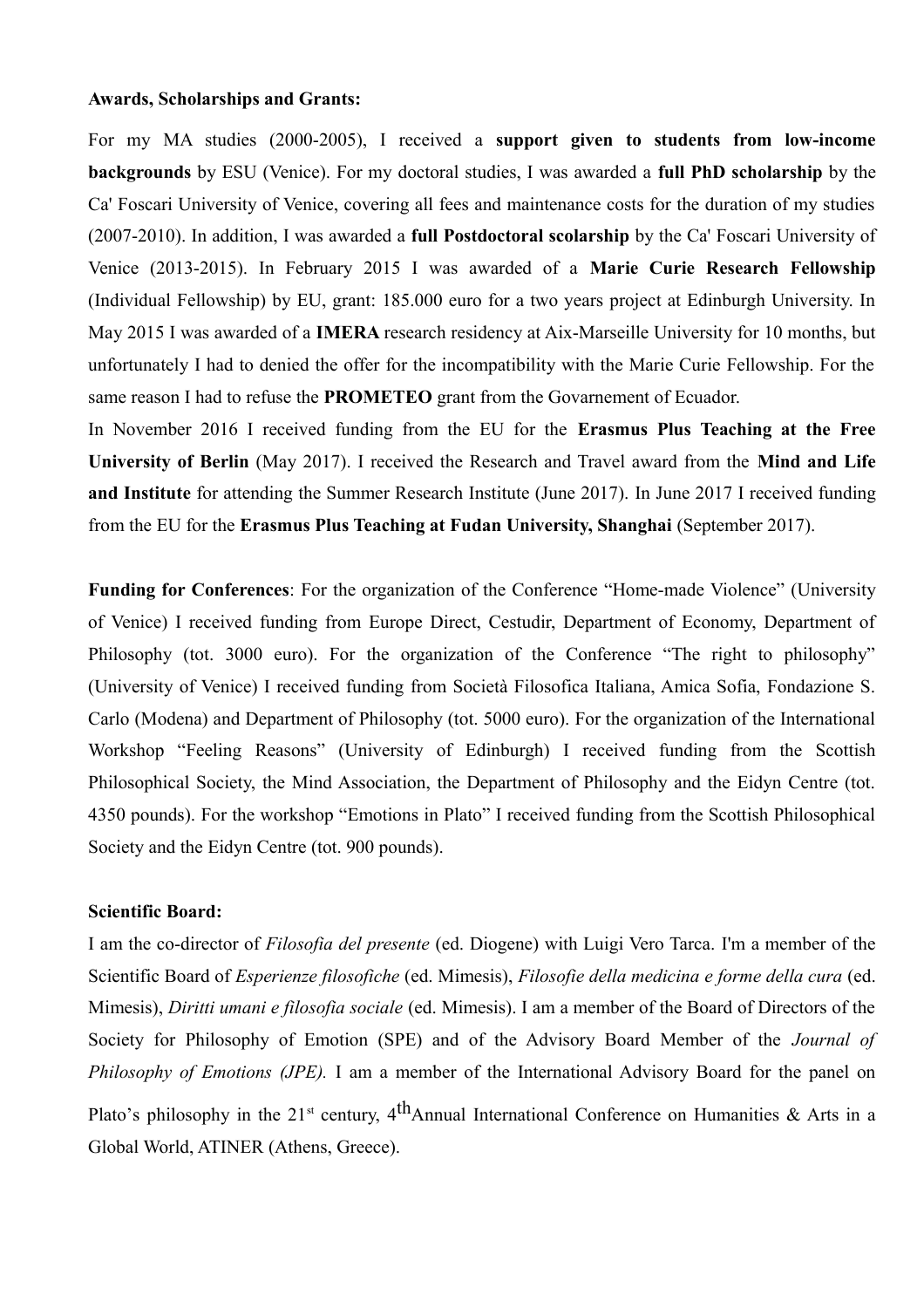#### **Editorial Board:**

*Plato Journal* (Section Editor: "Reviews"); *Aurora. Journal of Philosophy* (I am a member of the International Scientific Committee); *Amica Sofia Magazine*.

### **Review:**

I served as reviewer for *Axiomathes*, *Advances in Educational Research*, *Mindfulness*, *Giornale di Metafisica, Anales del seminario de historia de la filosofia*, among others.

## **Memberships and Research Teams:**

### **Present:**

- Member of the *Eidyn Research Centre*, University of Edinburgh. Director: Prof. Duncan Pritchard.

- Co-coordinator (with Olivier Renaut) of the Joint Workshops on Ancient Theories of Soul and Knowledge, University of Edinburgh and Université Paris Nanterre.

- Member of the *Cestudir, Centro Studi sui diritti umani* (Human Rights Research Centre) and of the group dedicated to gender's rights. Director: Prof. Luigi Vero Tarca (previous: Prof. Lauso Zagato);

- Member of the *Asklepio Research Centre* on the ethics of care, University of Verona. Director: Prof. L. Napolitano Valditara.

- Member of the *Forma Mentis Research Centre* on phenomenology of care and collective intentionality, University of Verona. Director: Prof. G. Cusinato.

- Member of the *Agorà Project*, director: Ran Lahav; [www.philopractice.org](http://www.philopractice.org/)

- Member of some international and national philosophical associations: *International Plato Society* (IPS), *European Philosophical Society for the Study of Emotions* (EPSSE)*, Society for Philosophy of Emotion* (SPE), *Scots Philosophical Association* (SPA), *The International Social Ontology Society* (ISOS), *European Society for Philosophy and Psychology* (ESPP), *The International Society for Religion, Literature, and Culture*, *Società Filosofica Italiana* (SFI), *Società Italiana Filosofia Teoretica* (SIFIT), *Associazione di studi Emanuele Severino*, *Kairos kai logos* (Aix-Marseille University), *Centro internazionale per la ricerca filosofica* (CRF), *Libera Associazione di Idee* (LAI), *Amica Sofia* (I am a member of the national board and of the editorial board).

#### **Past:**

- Member of the scientific collaboration between the Department of Philosophy and Cultural Heritage of Ca' Foscari University and the OMCeO Venice (Board of Medical and Dental Surgeons of Venice) for the realisation of joint activities and researches. I organised three congresses: *Comunicare in medicina. L'arte della relazione* (How to communicate in medicine. The art of relationship), Ca' Foscari University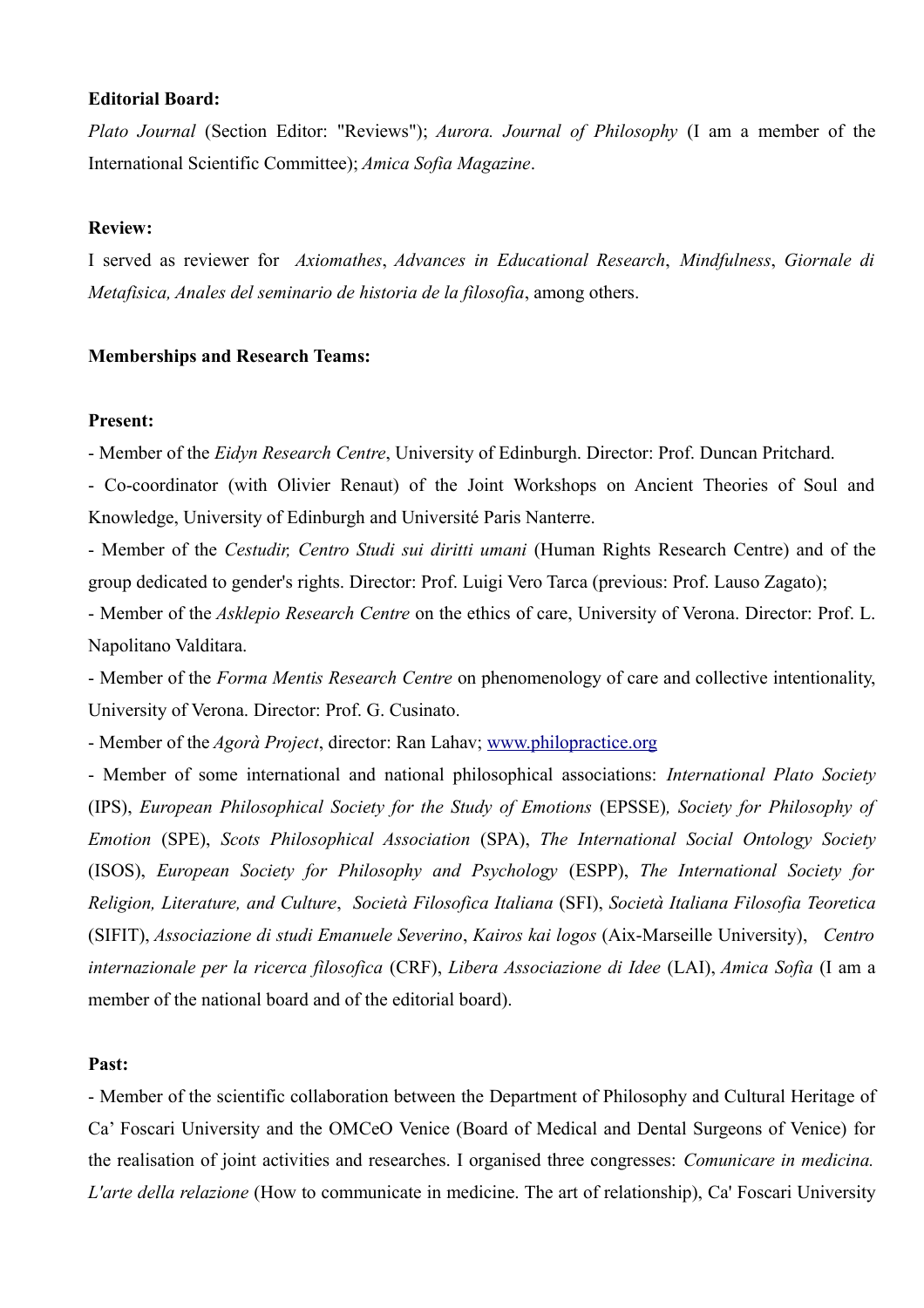of Venice*,* September 2013; *La vocazione per la professione medica. Le radici della scelta* (Medicine's vocation. The roots of a choice), Ospedale SS. Giovanni e Paolo of Venice, September 2014; *Il potere sulla vita. Etica o economia della cura?* (The power over the life. Ethics or Economy of care?, Ospedale SS. Giovanni e Paolo of Venice, September 2015.

- Member of the promoter committee for the establishment of the new Master "Multidisciplinary teams in medicine" at Ca' Foscari, 2013-2015.

- Coordinator of an indipendent research project (CHORISMOS) on Plato's dualism working on the realization of an edited book (*Senza dualismo. Nuovi percorsi nella filosofia di Platone*, Mimesis 2015), 2013-2015.

- Coordinator (with Prof. Fernando Santoro, Rio de Janeiro University) of the panel "Matter and Krasis. The generation of compounds" for the Conference "Understanding Matter" (University of Palermo, Italy, April 2014), 2013-2014;

- Coordinator of a team of 20 for the realisation of an edited book (*Primum Philosophari. Verità di tutti i tempi per la vita di tutti i giorni*, Mimesis 2013), 2010-2013;

- Member of an independent research team on Environmental Philosophy working on the realization of an edited book (forthcoming) 2012-2016;

- Member of the advanced seminar of theoretical philosophy, University of Ca Foscari of Venice, director: Prof. Luigi Vero Tarca, 2008-2015;

- Member of the Interdepartmental Project *I linguaggi dell'assoluto* (the absolute's languages), director: Prof. Massimo Raveri, 2013-2015;

- Member of a team of philosophers, teachers and psychologists that research on Philosophical practices and education. The same team works since 2012 on Philosophical practices on citizenship, 2007-2011

## **Publications:**

## *Books:*

2) (2012), *Le vie della confutazione. I dialoghi socratici di Platone*, Mimesis.

Reviews:

- Diego De Brasi, *Méthexis*, 25/1, 2012, 165-169.

- Omar di Paola, *Epekeina. International Journal of Ontology. History and Critics*, 1/2012.

- Fiorenza Bevilacqua, *Quaderni Urbinati di Cultura Classica*, 103, 1/2013.
- Marco Siminionato, *[www.filosofia.it.](http://www.filosofia.it/)*
- Cristiana Caserta, *Atene e Roma*, 1-2/2013, pp. 180-183.

1) (2007), *Essere in relazione. Verso un'unità di sensibile ed intellegibile, di teoria e pratica*, Alpinia.

## *Editor:*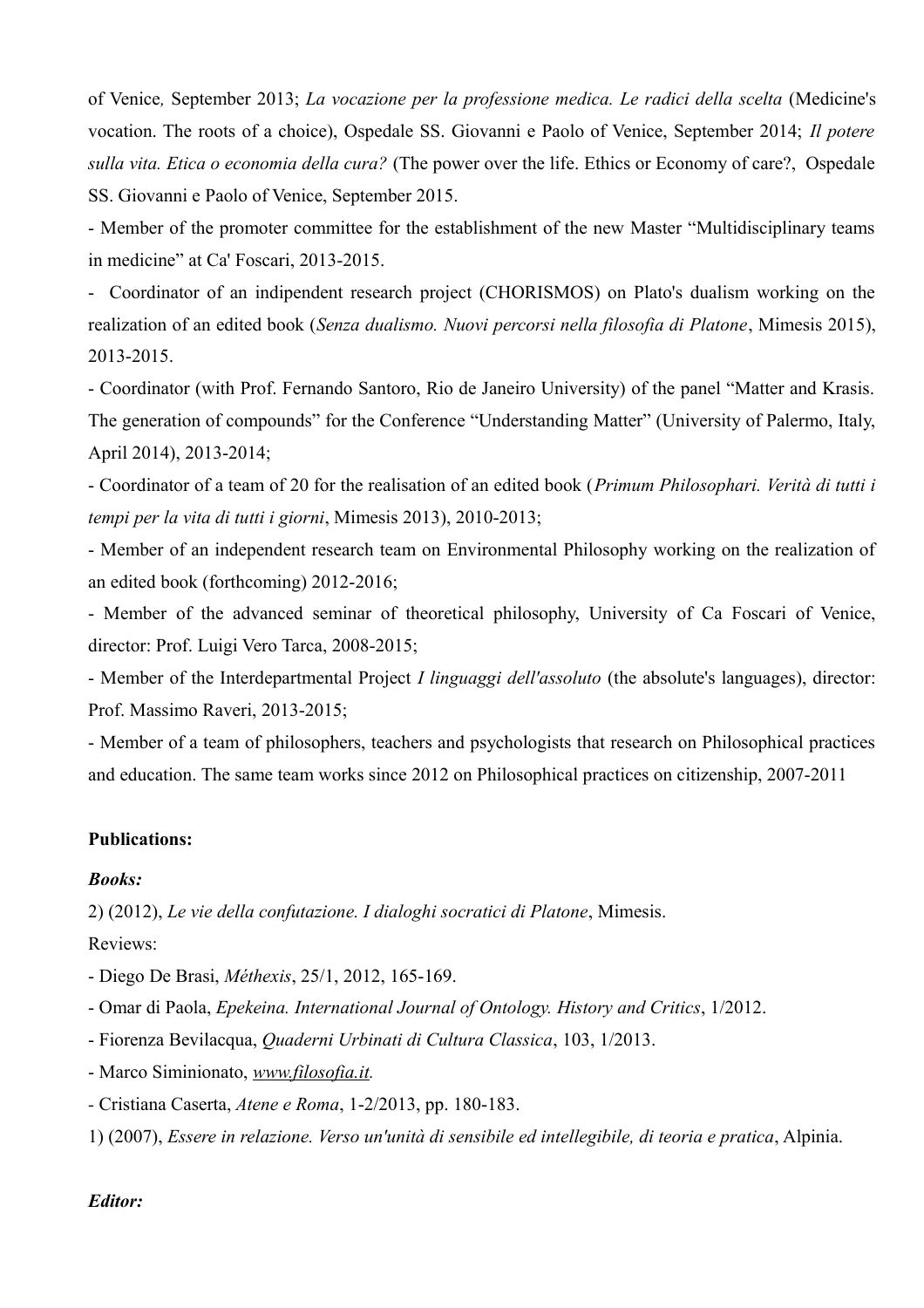7) (2017), *Epistemic Emotions. Studi di Estetica* 1/2017.

6) (2016), (with Sara De Vido)*, Home-made Violence*, Milano: Mimesis. Introduction, pp. 9-15.

5) (2016), (with Francesca Gambetti), *Il diritto alla filosofia. Quale filosofia per il terzo millennio?* Diogene: Bologna.

4) (2015), (with Luigi Vero Tarca), *Le radici della scelta. La vocazione per la professione medica*, Milano: Mimesis.

3) (2015), *Senza dualismo. Nuovi percorsi nella filosofia di Platone*, Milano: Mimesis. Introduction ("*Chorismos?*"), pp. 13-19.

## Reviews:

- Michele Corradi, *Chôra* 14, 2016: 295-300.

- Enrico Piergiacomi, *Giornale di Metafisica*, 38.1, 2016: 380-383.

- Riccardo Berutti, *Bollettino della Società Filosofica Italiana*, 218 (2016): 98-100.

- Dorella Cianci, *Il sole 24 ore*, domenica 22 novembre 2015.

- Giorgio Armato. *Epekeina. International Journal of Ontology*, vol. 6, 2/2015.

- Francesca Simeoni, *Universa. Recensioni di filosofia,* 5/1 (2016)

2) (2014) (with Luigi Vero Tarca), *Comunicare in medicina. L'arte della relazione*, Milano: Mimesis. Introduction, pp. 11-13.

1) (2013) (with Luigi Vero Tarca), *Primum Philosophari. Verità di tutti i tempi per la vita di tutti i giorni*, Milano: Mimesis. Introduction: "La pratica filosofica come relazione integrale", pp. 17-22. Reviews:

- Dorella Cianci, *Il sole 24 ore*, domenica 22 dicembre 2013, p. 26.

- Leonardo Marcato, *Amica Sofia*, 2/2013, pp. 43-44.

- Gianfranco Sensi, *Bollettino della società filosofica italiana*, 213/2014, pp. 104-105.

- Isabella Adinolfi, *Esodo*, 1/2015: 69-71.

#### *Scientific Papers (in Journals):*

17) (2017). "Purification through emotions. The role of shame in Plato's *Sophist* 230b4-e5", *Educational Philosophy and Theory*, <http://dx.doi.org/10.1080/00131857.2017.1373338> Indexed in SCOPUS and WoS.

16) (2017). "Epistemic emotions: the building blocks of intellectual virtues", *Studi di estetica* 1/2017, pp. 7-25.

15) (2017). "La maturità intellettuale come *akmé*", *Giornale critico di storia delle idee/Critical Journal of History of Ideas* 1/2017, special issue "Figure della maturità", ed. Enrico Cerasi, pp. 47-58.

14) (2016). "Extended affectivity as the cognition of the primary intersubjectivity", *Phenomenology and*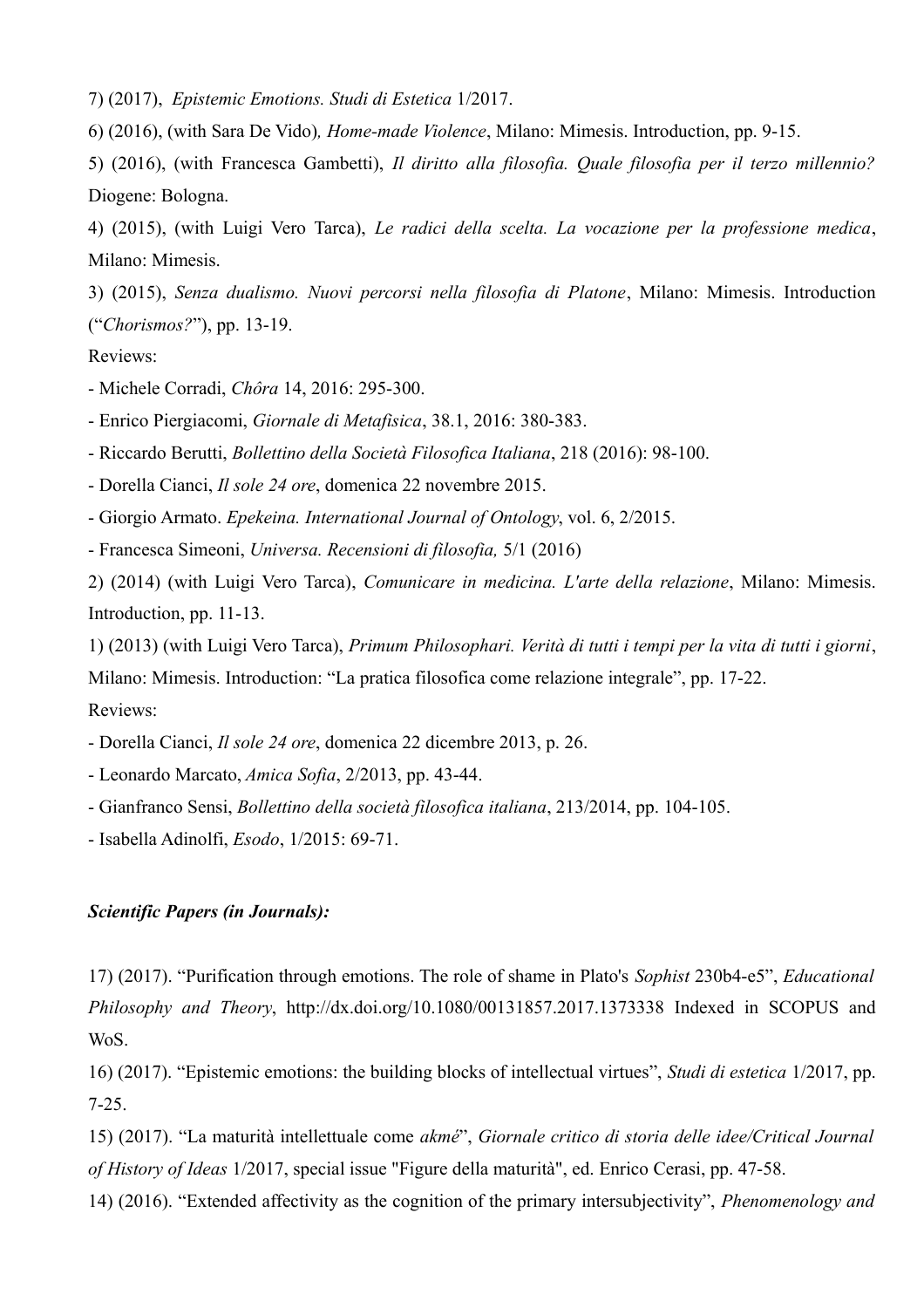*Mind 11*, special issue "Emotions, Normativity, and Social Life", eds. Francesca Forlè and Sarah Songhorian, pp. 232-241. DOI: 10.13128/Phe\_Mi-20122

13) (2016)*.* (with Sara De Vido) "The Persuasive Force of Ancient and Contemporary Preambles. From Plato to International Law", *Rivista di Filosofia del diritto/Journal of Legal Studies*, 1/2016, pp. 127-150. Indexed in SCOPUS

12) (2016). "Heidegger's ontic relatedness: *pros ti* and *Mitsein*", *Revista de Filosofia Aurora/Aurora, Journal of Philosophy*, 28/43, pp. 313-328, Curitiba, http://www2.pucpr.br/reol/pb/index.php/rf? dd1=16136&dd99=view&dd98=pb

DOI: 10.7213/aurora.28.043.AO03. Indexed in SCOPUS

11) (2016). "*Nous* e *phren*: conoscenza intellettuale, razionalità discorsiva e saggezza erotica in Socrate e Platone", *Methodos*, 16 | 2016, special issue on "The notion of Intelligence (*nous-noein*) in Ancient Greece", ed. F. Stella. http://methodos.revues.org/4343; DOI :10.4000/methodos.4343

10) (2015). "Plato's cosmological medicine in the discourse of Eryximachus in the *Symposium*. The responsibility of a harmonic *techne*", *Plato Journal*, 5/2015, pp. 81-93. http://dx.doi.org/10.14195/2183- 4105-15\_5

9) (2015). "La legge dell'armonia nella composizione degli elementi, tra immanenza e trascendenza. Platone interprete di Eraclito", *Epekeina*, vol. 6, 2/2015, special issue on "The ontology of matter", ed. A. Le Moli, G. Armato, pp. 1-12. DOI: 10.7408/epkn.

8) (2015). "Aporetic State and Extended Emotions: the Shameful Recognition of Contradictions in the Socratic Elenchus", *Etica e Politica*/*Ethics & Politics*, XVII, 2015(2), special issue on "The Legacy of Bernard Williams's Shame and Necessity", ed. A. Fussi, pp. 233-248. Indexed in SCOPUS*, The Philosopher's Index, Google Scholar, Globethics, EBSCO, DOAJ*

7) (2015). (with Livio Rossetti) "Socrate e il dialogo socratico", *Quaderni Urbinati di Cultura Classica*, 109, 2015(1), pp. 175-194. Indexed in *Scopus* (Elsevier), in *Arts and Humanities Citation Index*

and in *Current Contents/Arts & Humanities* (isi Thomson-Reuters). Anvur: A

6) (2014). "*Elenchos* public et honte dans la troisième partie du *Gorgias* de Platon", CHORA. *Revue d'études anciennes et médiévales*, 12/2014, pp. 191-212.

5) (2014). "The role of the old interlocutors in Plato's dialogue. A new philosophical meaning of old age.", *Symbolae Philologorum Posnaniensium Graecae et Latinae*, XXIV/2, pp. 15-24, DOI: 10.14746/sppgl.2014.XXIV.2.2

4) (2014). "La contemporaneità del dialogo socratico antico. Il ruolo delle emozioni". *Magazzino di filosofia. Quadrimestrale di informazione, bilancio ed esercizio della filosofia* , n° 23, anno VIII, 2013/14 (B8): s e g m e n t i (*peer review*), pp. 103-117. www.filosofiacontemporanea.it.

3) (2012), "La vita politica e la vita contemplativa nella concezione aristotelica della felicità"*, Peitho. Examina antiqua* 1(3)/2012, pp. 143-154, ISSN 2082-7539, http://peitho.amu.edu.pl/online-access/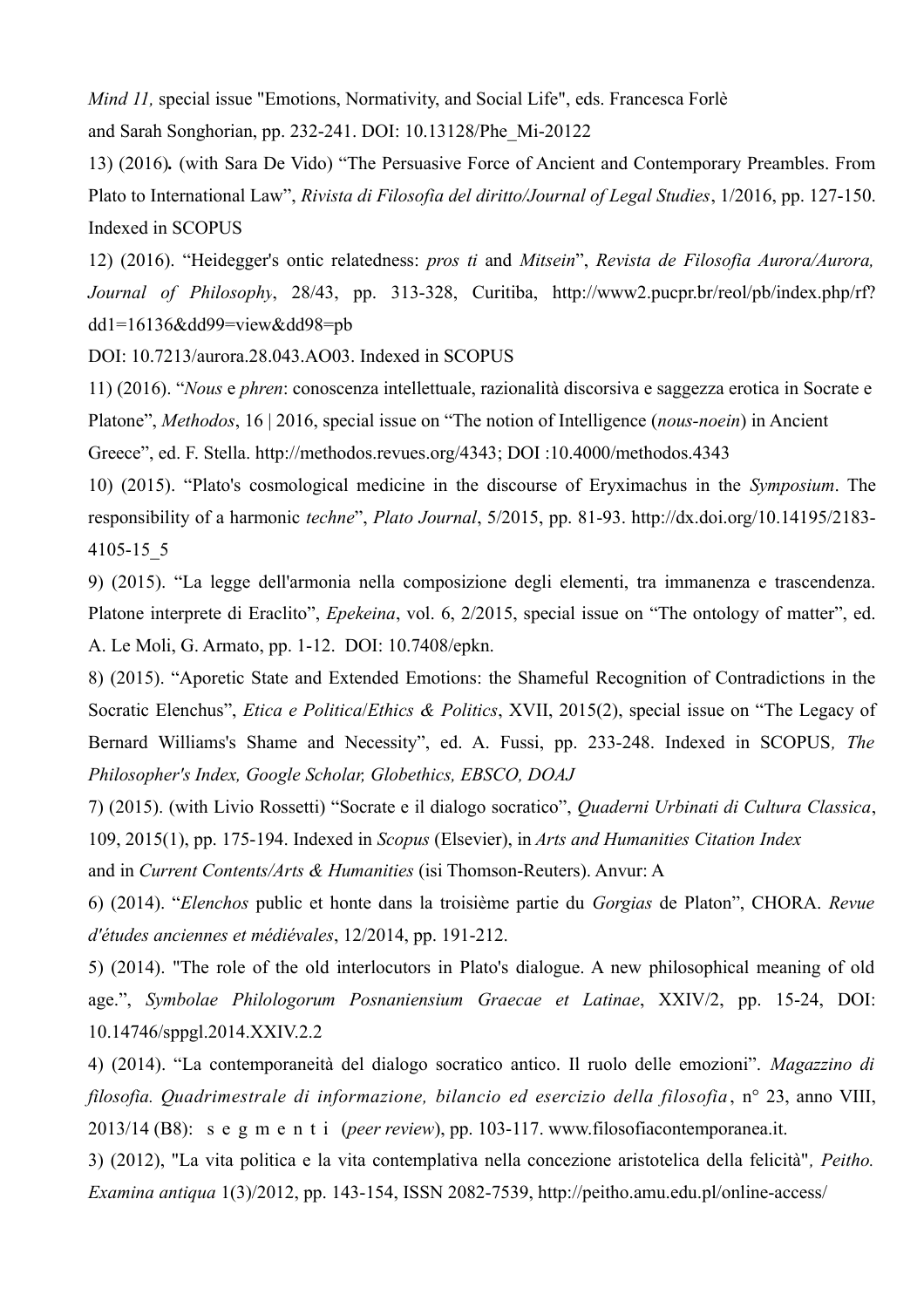2) (2011), "The Children's Prayer: saving the Phenomena in Plato's *Sophist*", ANAIS DE FILOSOFIA CLÁSSICA, vol. V nº 9, pp. 77-85. ISSN 1982-5323, http://www.ifcs.ufrj.br/~afc/

1) (2011), "Il metodo adatto per Eutifrone: una calma distanza", *Peitho. Examina antiqua* 1(2)/2011, pp. 39-55, ISSN 2082 - 7539,<http://peitho.amu.edu.pl/online-access/>

#### *Book chapters*

19 (2017). (with Emilio Ciapponi). "Cura a ostacoli. Le pratiche filosofiche e il teatro dell'oppresso", in M. Pontarollo, L. V. Tarca, *Il potere sulla vita. Etica o economia della cura?*, pp. 95-112. Milano: Mimesis.

18) (2017). "Emotions in dialogue. A new proposal: the integral Socratic dialogue", in M. De Moor, *Socrate à l'agora. que peut la parole philosophique*, pp. 79-92. Paris: Vrin.

17) (2017). "Filosofia della differenza", in M. Carbone, D. Cavallin, *Pensare il presente. La filosofia e le sfide del nostro tempo*, pp. 41-48. Bologna: Diogene

16) (2016). "La antica y la nueva vergüenza. El potente reconocimiento de la impotencia a través del diálogo socrático", in M. C. Sègura (ed.), *El método socrático hoy. Para una enseñanza y práctica dialógica de la filosofía,* pp. 75-91. Escolar y mayo: Madrid.

15) (2016). "Il dualismo strutturale e la natura-cultura della violenza contro le donne. Una lettura filosofica del preambolo alla Convenzione di Istanbul", in L. Candiotto, S. De Vido, *Home-made Violence*, pp. 89-103. Milano: Mimesis. .

14) (2016). "La vulnerabilità dell'impossibile", in L. Candiotto, F. Gambetti, *Il diritto alla filosofia. Quale filosofia per il terzo millennio?*, pp. 152-160. Diogene: Bologna.

13) (2016). "Negation as Relation. Heidegger's interpretation of Plato's *Sophist* 257 b3-259 d1", in D. De Brasi, M. J. Fuchs (eds.), *Sophistes. Plato's Dialogue and Heidegger's Lectures in Marburg (1924-25)*. Cambridge Scholars Publishers, Newcastle 2016, pp. 75-94.

12) (2016). "La traccia della negazione. Per un'ontologia delle relazioni a partire dall'olismo severiniano", in S. Sangiorgio, M. Simionato, L. V. Tarca (eds.), *A partire da Severino. Sentieri aperti nella filosofia contemporanea*, Aracne, Roma 2016, pp. 71-105. DOI 10.4399/97888548844965

11) (2016). "La violenza originaria. Il dualismo uomo-natura come radice della tortura sugli animali", in M. Turchetto, M. Gazzola (eds.), *Per gli animali è sempre Treblinka*, Mimesis, Milano, pp. 65-75.

10) (2015). "Il negativo è insieme anche positivo. La trasfigurazione della negazione tra immediatezza e mediazione", L. Marcato (ed.), *Forme della negazione. Un percorso interculturale tra Oriente e Occidente*, Mimesis, Milano, pp. 161-178.

9) (2015). "Essere chiamati dalla sofferenza. Etica della cura appassionata e vocazione vulnerabile", in L. Candiotto, L. V. Tarca (eds.), *Le radici della scelta. La vocazione per la professione medica*", Mimesis,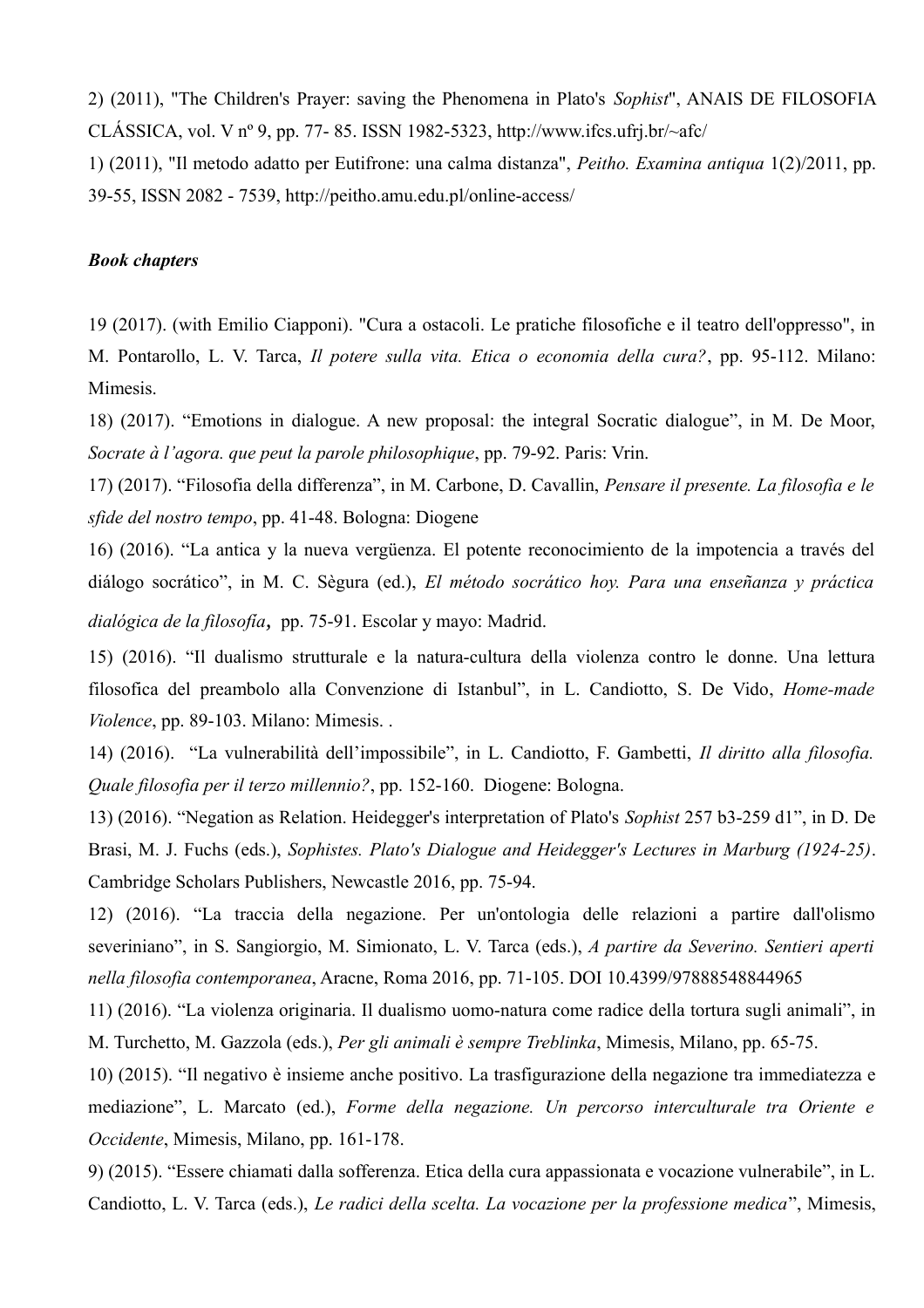Milano-Udine, pp. 39-51.

8) (2015). "Platone e la metafisica delle relazioni", in L. Candiotto (ed.), *Senza dualismo. Nuovi percorsi nella filosofia di Platone*, Mimesis, pp. 73-93.

7) (2014) (with Andrée Bella) "La relazione nel dialogo. A partire da Socrate e Gregory Bateson", in L. Candiotto, L. V. Tarca (eds.), *Comunicare in medicina. L'arte della relazione*, Mimesis 2014, pp. 114- 122.

6) (2014) "Comporre armonie. La cura delle relazioni nelle pratiche filosofiche integrali", in L. Candiotto, L. V. Tarca (eds.), *Comunicare in medicina. L'arte della relazione*, Mimesis 2014, pp. 95-106. 5) (2013) "Socrate e l'educazione dei giovani aristocratici. Il caso di Crizia come esempio di mascheramento operato dai difensori socratici", in F. de Luise, A. Stavru, (eds.), *Socratica III. Studies on Socrates, the Socratics, and the Ancient Socratic Literature*, Academia Verlag, Sankt Augustin 2013, pp. 190-198.

4) (2013) (with Stefano Sangiorgio) "Emanuele Severino: la verità di ogni cosa", L. Candiotto, L. V. Tarca (eds.), *Primum Philosophari. Verità di tutti i tempi per la vita di tutti i giorni*, Mimesis, Milano-Udine 2013, pp. 343-357.

3) (2013) "Platone: la ricerca della verità nel dialogo", L. Candiotto, L. V. Tarca (eds.), *Primum Philosophari. Verità di tutti i tempi per la vita di tutti i giorni*, Mimesis, Milano-Udine 2013, pp. 61-74.

2) (2013) "Socrate: il dialogo come farmaco", L. Candiotto, L. V. Tarca (eds.), *Primum Philosophari. Verità di tutti i tempi per la vita di tutti i giorni*, Mimesis, Milano-Udine 2013, pp. 47-60.

1) (2012), "Perché Platone scrisse dialoghi socratici? Analisi del ruolo dell'uditorio", in A. Bordoy (ed.), *Una mirada actual a la filosofìa griega*. Madrid Mallorca: Ediciones de la SIFG, pp. 455-468.

## *Encyclopedia entries:*

3) (2016), "Emotions", in M. Peters (ed.), *Encyclopedia of Educational Philosophy and Theory*, Springer Singapore, [http://link.springer.com/referenceworkentry/10.1007/978-981-287-532-7\\_311-1](http://link.springer.com/referenceworkentry/10.1007/978-981-287-532-7_311-1) DOI 10.1007/978-981-287-532-7\_311-1

2) (2015 substantive revision), "Socratic dialogue: a comparison between ancient and contemporary method", in M. Peters (ed.), *Encyclopedia of Educational Philosophy and Theory*, Springer Singapore, http://link.springer.com/referenceworkentry/10.1007/978-981-287-532-7\_367-1 DOI 10.1007/978-981-287-532-7\_367-1

1) (2013), "Socratic dialogue: a comparison between ancient and contemporary method", in M. Peters, P. Ghiraldelli, B. Žarnić, A. Gibbons (eds.), The Encyclopedia of Educational Philosophy and Theory. <http://marul.ffst.hr/ENCYCLOPAEDIA>

## *Proceedings:*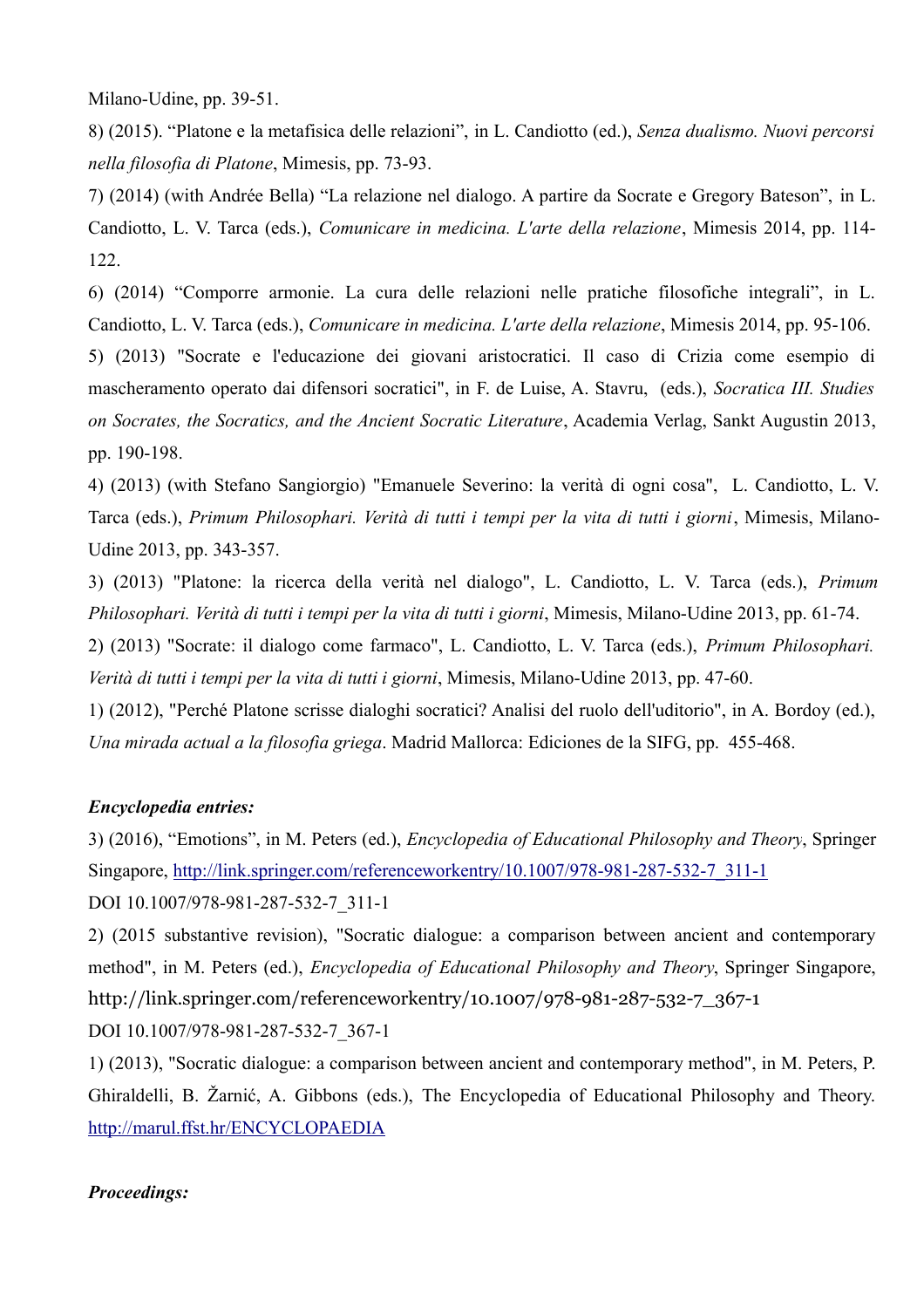4) (2017), "Le emozioni che curano. Spazi e tempi per la relazione", Essere infermiere, un nuovo sguardo per la cultura della cura, *Slow nursing. Il tempo per l'assistenza*, pp. 17-20.

3) (2016), "Feeling memories. The epistemic role of erotic visual perception in the recollection argument (*Phaed.* 73d5–74a1)", in G. Cornelli, and R. Lopes, *XI SYMPOSIUM PLATONICUM: PLATO'S PHAEDO. Full Papers*, International Plato Society/Annablume Classica, Sao Paulo, pp. 113-124.

2) (2013), "The concept of harmony (187 a-e) and its cosmological role in Eryximachus' discurse", The International Plato Society, X Symposium Platonicum. The *Symposium*, Pisa 15-20 luglio 2013, Proceedings I, pp. 194-200.

1) (2013), "Comment réfuter l'excès? La méthode socratique face à l'outrance de Calliclès", S. Alexandre, E. Rogan (ed.), *Avoir plus: une figure de l'excés?*, Zetesis-Actes de colloques de l'association [en ligne], n.3, URL: http://www.zetesis.fr/actes/spip.php?article31

## *Reviews and Reports:*

13) (2016), "Recensione di F. Jourdan, A. Vasiliu (*éd.), Dualismes. Doctrines religieuses et traditions philosophiques*, Chôra. Revue d'études anciennes et médiévales, Hors-série 2015", *Bollettino della Società Filosofica Italiana. Rivista Quadrimestrale, nuova serie,* n. 219 – settembre/dicembre 2016, pp. 95-96.

12) (2016), "Il diritto alla filosofia. Quale filosofia per il terzo millennio?", *Amica Sofia* 1/2016, pp. 54- 57.

11) (2016) (with F. Gambetti), "Il diritto alla filosofia. Quale filosofia per il terzo millennio?", *Bollettino della Società Filosofica Italiana, Rivista Quadrimestrale, nuova serie*, n. 217 – gennaio/aprile 2016, pp. 94-97.

10) (2016), "Recensione di O. Renaut, *Platon: La médiation des émotions. L'éducation du thymos dans les dialogues,* Paris, Vrin 2014", *Méthexis* 28 (2016), pp. 158-161.

9) (2015), "Recensione di C. Fornasiero, *Il coraggio dell'adulto nel fidarsi del bambino*, Aracne, Roma 2015", *Amica Sofia Magazine* 1/2015, p. 57.

8) (2015), "Recensione di D. Goldoni, Gratitudine. Voci di Hölderlin, Marinotti Edizioni, Milano 2013", *Rivista di Estetica,* supplemento al n. 58, 1/2015, anno LV, pp. 201-202.

7) (2014), "Recensione di Cristiana Caserta, Per esempio. Achille e Socrate figure della comunicazione. I Libri di Emil, Bologna 2012", *Rivista di Storia della Filosofia*, 3/2014, Franco Angeli, pp. 571-573.

6) (2013), "Recensione di Daniela Marinaro, Giacomo Liopardo nella caverna di Platone, Alboversorio, Milano 2013", *Amica Sofia*, 2/2013, Aguaplano, pp. 45-46.

5) (2013), "Recensione di Cristiana Caserta, Per esempio. Achille e Socrate figure della comunicazione. I Libri di Emil, Bologna 2012", *Nova Tellus*, 1/2013, pp. 203-206.

4) (2013), "La radice nera del fiore bianco come latte", *Bollettino della Società Filosofica Italiana,*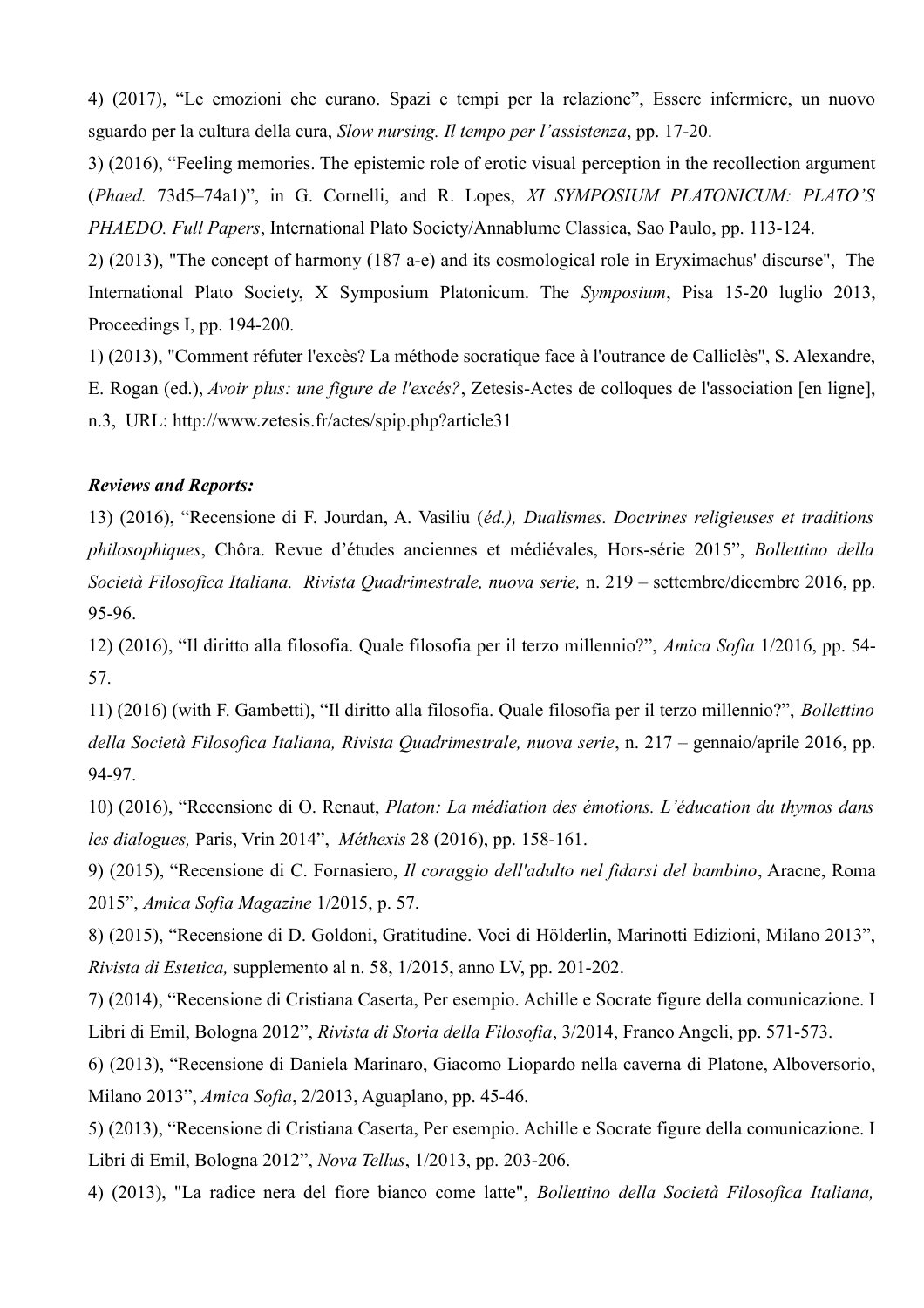*Rivista Quadrimestrale, nuova serie*, ISSN 1129-5643, n. 209 – maggio/agosto 2013, pp. 74-76.

3) (2012), "Review of Cooksey T. L., Plato's Symposium: a Reader's Guide, Continuum, London-New York 2010", *PLATO, The electronic Journal of the International Plato Society*, 12. http://gramata.univparis1.fr/Plato/article114.html

2) (2012), "Report on the 10th International Ontology Congress, San Sebastian/Barcelona 1-9/10/2012: *Physis. From elementary particles to human nature*", EPEKEINA, vol. 1, n. 1-2 (2012), ISSN: 2281- 3209, www.ricercafilosofica.it/epekeina.

1) (2012), "Recensione di L. Rossetti, *Le dialogue socratique*, Encre Marine, Editions Les Belles Lettres, Paris 2011*", Bollettino della Società Filosofica Italiana, Rivista quadrimestrale della S.F.I.*, ISSN 1129- 5643, n. 206, pp. 85-87.

#### *Prefaces and Afterwords:*

3) (2015) (with L. Rossetti). "Sócrates e o diálogo socrático", Afterword to the Brazilian edition of L. Rossetti, *O diálogo socrático*, Paulus Editora, São Paulo 2015, pp. 271-296.

2) (2015). "Eros filosofo. L'intelligenza delle emozioni, le emozioni dell'intelligenza", Preface to L. Cucciolotti, *Manuale di alfabetizzazione emotiva. Una proposta per allenare il cuore*, Edizioni il Ciliegio, Saronno (VA) 2015, pp. 9-13.

1) (2015). "L'apertura del possibile nel reale del quotidiano", Preface to C. Fornasiero, *Il coraggio dell'adulto nel fidarsi del bambino*, Aracne, Roma 2015, pp. 19-24.

## *Introductions:*

6) (2017). "The inner desire for the understanding", in L. Candiotto, *Epistemic Emotions. Studi di estetica* 1/2017, pp. 1-5.

5) (2016) (with Sara De Vido). "Introduzione", in L. Candiotto, S. De Vido, *Home-made Violence*, pp. 9- 15. Milano: Mimesis.

4) (2016) (with Francesca Gambetti). "Perché *anche* un diritto alla filosofia?", in L. Candiotto, F. Gambetti, *Il diritto alla filosofia. Quale filosofia per il terzo millennio?*, pp. 8-15. Diogene: Bologna.

3) (2015). "*Chorismos*?", in L. Candiotto (ed.), *Senza dualismo. Nuovi percorsi nella filosofia di Platone*, Mimesis, pp. 13-19.

2) (2014). "Introduzione", in L. Candiotto, L. V. Tarca (eds.), *Comunicare in medicina. L'arte della relazione*, Mimesis, pp. 11-13.

1) (2013). "La pratica filosofica come relazione integrale", in L. Candiotto, L. V. Tarca (eds.), *Primum Philosophari. Verità di tutti i tempi per la vita di tutti i tempi*, Mimesis, pp. 17-22.

#### *Outreach Papers:*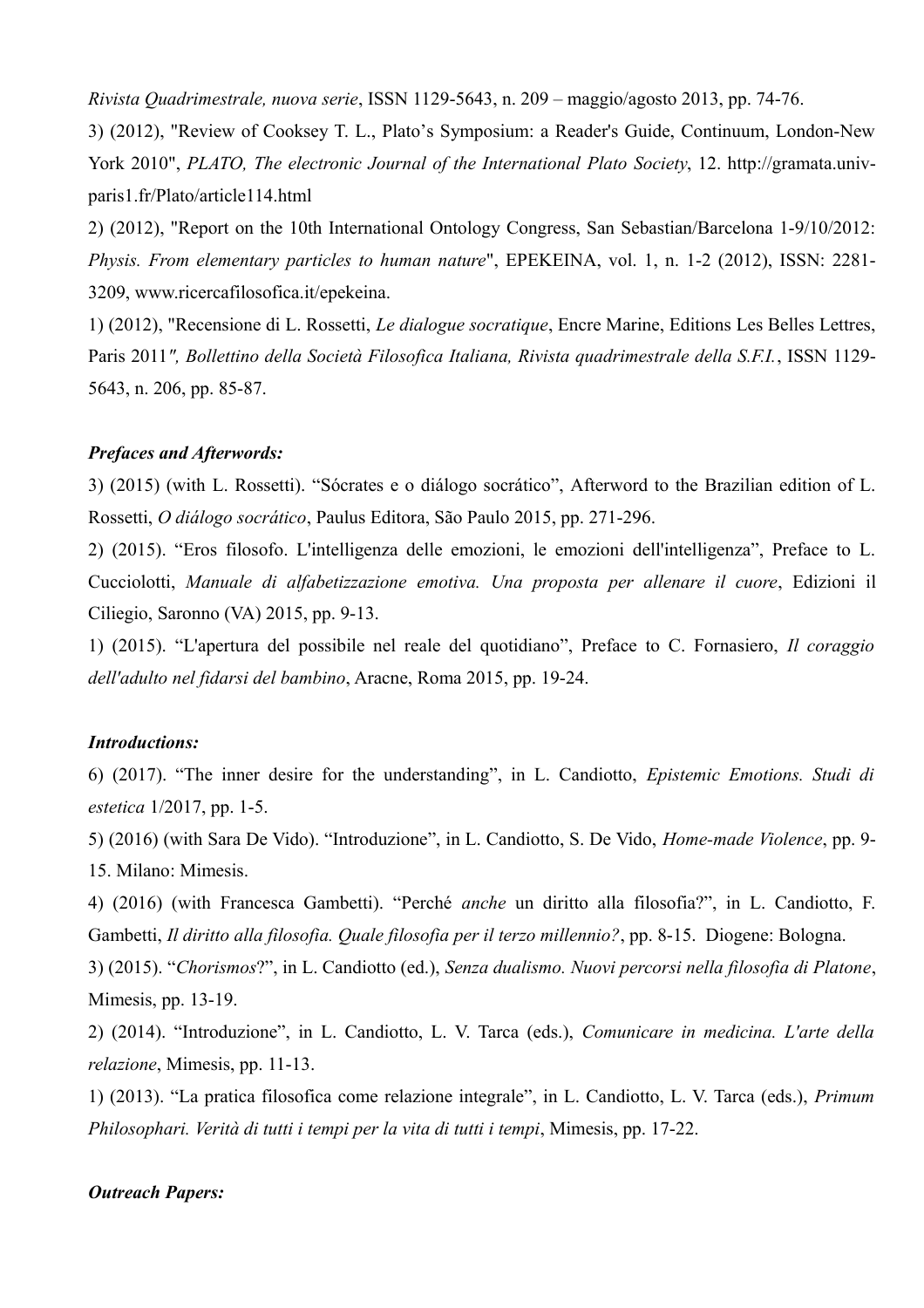9) (2016), "Problem solving?", *Amica Sofia Magazine* 1/2016, pp. 43-44.

8) (2016), (with Livio Rossetti, eds.), "La scuola dei paradossi", *Amica Sofia Magazine* 1/2016, pp. 42- 45-

7) (2015), "La resistenza della filosofia, tra diritto e dovere", *Amica Sofia Magazine* 1/2015, pp. 21-22. In this number I edited the section "Forum: il diritto alla filosofia" with Livio Rossetti.

6) (2015), "A scuola (non) si parla", *Amica Sofia Magazin*e 1/2015, p. 16.

5) (2013), "Il ruolo di Socrate. Verso una socraticità diffusa", *Amica Sofia*, 2/2013, Aguaplano, pp. 24-25, ISSN: 2039-456X.

4) (2013), "Pratiche filosofiche integrali. La promozione della relazionalità in campo filosofico ed educativo", *Amica Sofia*, 1/2013, Aguaplano, pp. 26-27, ISSN: 2039-456X.

3) (2013), "Quale Socrate?" Editoriale di *Amica Sofia*, 1/2013, Aguaplano, p. 3, ISSN: 2039-456X.

2) (2012), "Filosofia come stile di vita. Conversazione con Luigi Vero Tarca"*, Amica Sofia*, 2/2012, Morlacchi Editore, pp. 17-21, ISSN: 2039-456X.

1) (2011), "Socrate: modello di maestro?", *Amica Sofia*, 2/2011, Morlacchi Editore, pp. 47-48, ISSN: 2039-456X.

## *In press:*

Book:

- *In prima persona plurale. La dimensione sociale dell'azione cognitiva*, Mimesis 2017.

- (with A. Bella, S. Sangiorgio), *Luce di notte*. *Manifesto di filosofia naturale*, Il Melangolo 2017.

Articles:

- "Socratic Dialogue faces the history. Dialogical inquiry as a philosophical and politically engaged way of life", *Culture and Dialogue*, 5(2), 2016.

- "The reality of relations", *Giornale di Metafisica* 2/2017.

- "La cooperazione come virtù", *Lessico di Etica Pubblica* 1/2017

- "Plato's dialogically extended cognition. Socratic elenchus as cognitive therapy", *Routledge Companion to Classics and Cognitive Theory*, eds. P. Meinek and J. Devereux, Routledge 2018.

- "Incantamenti. Il potere della parola orale in Socrate e I rapsodi e l'invenzione della performance filosofica", *Anais de filosofia clasica* 2017.

- "Care of the Self and Politics. Michel Foucault: Heir of a Forgotten Plato?", *Platonism and Modernity. From Ficino to Foucault*, F. M. Crasta (ed.), Brill 2017.

- "On the epistemic value of *eros.* The relationship between Socrates and Alcibiades", *Peitho* 2/2017.

- "Epistemic shame. The beneficial function of shame in group's aporetic states", *Interdisciplinary*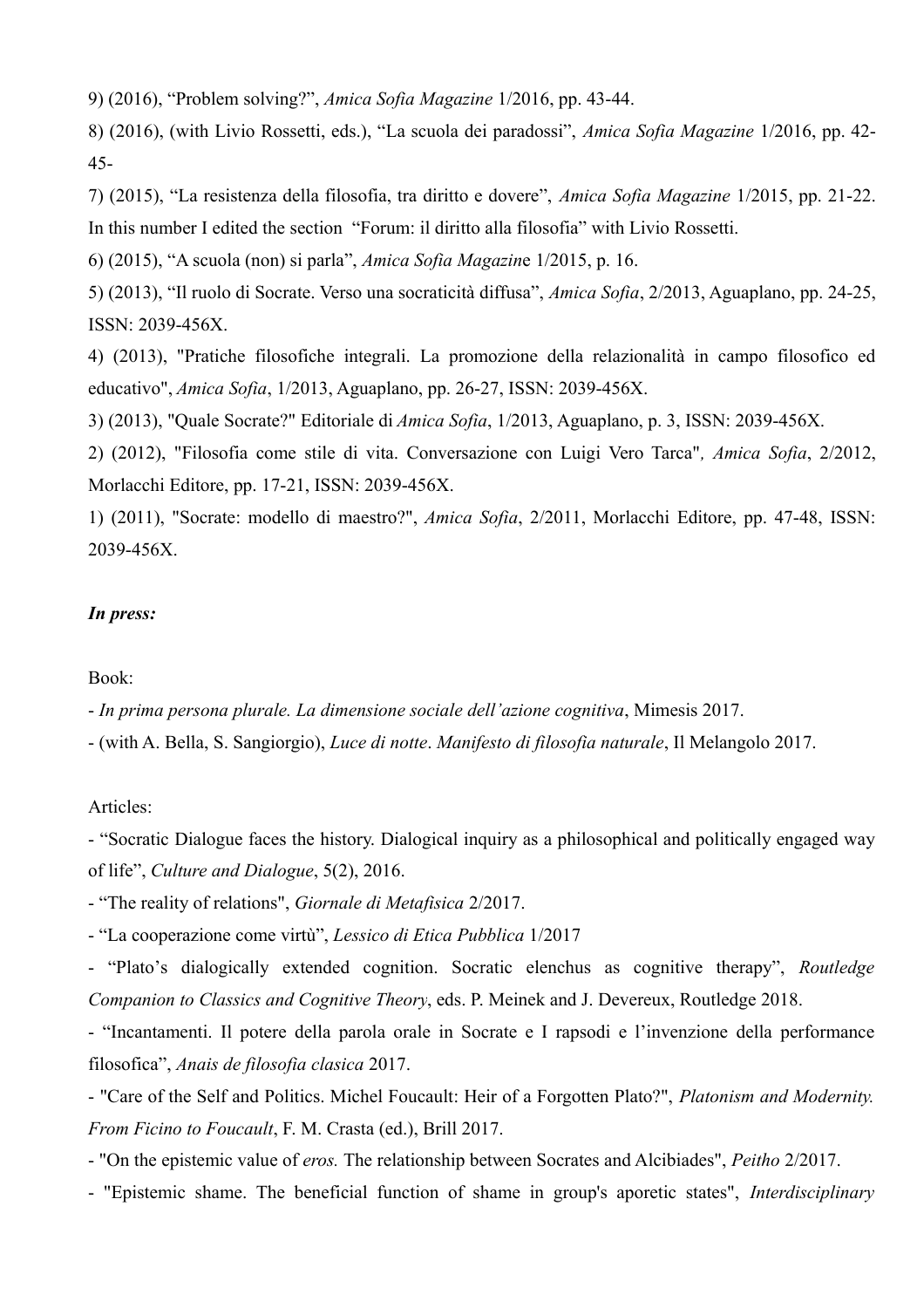*Perspectives on Shame: Theory, Method, Norms, Cultures, and Politics*, eds. C. Mun, Lexington Book - "Promuovere la fiducia nell'umanità durante il massacro. La resistenza dialogica di Minna Specht", in L. Candiotto, L. Zagato (eds.), *Il genocidio. Declinazioni e risposte di inizio secolo*, Giappichelli. - "Da cacciator divenne preda. La trasfigurazione del soggetto conoscente, tra ricerca appassionata e coglimento estatico, nel lignaggio platonico". In *I linguaggi dell'assoluto*, a cura di M. Raveri, L. V. Tarca, Mimesis 2017.

#### *In peer review:*

- "The function of positive emotions for cooperation in dialogical inquiry"
- "Feeling memories"
- "The difficult separation from the chorus of the sophists"
- "Educare le virtù intellettuali con la *gymnasia* eleatica"
- (ed.) *Feeling Reasons: the role of emotions in reasoning*

## *In preparation:*

- (ed. with Olivier Renaud) *Emotions in Plato*, Brill 2018.
- (ed. with Francesco Berto) *È tutto vero!* Mimesis 2017
- "Epistemic wonder"
- "The affective learning environment"

## *Video:*

- "Affective ability and inquiry in education", University of Edinburgh. https://www.youtube.com/watch? v=dnnofl0Bmak&feature=youtu.be

-"Extended affectivity", talk at the San Raffaele University, Milan 2016. https://www.youtube.com/watch?v=5Ze4hpjL0BE

- "Feeling memories", talk at the IPS 2016, Brasilia. https://www.youtube.com/watch?v=deJ8kTLm314
- "Gruppi di dialogo filosofico integrale." Interview by Ran Lahav. http://www.philopractice.org/it

- "L'identità nella relazione. Forme dell'agire in Platone", Talk at BIDIEFFE by Pietro Barbetta, October

2013. [www.bidieffe.net](http://www.bidieffe.net/)

- My research in a nutshell: https://vimeo.com/210967736

## *Interviews:*

4) (2016), *The Reasoner* 10 (11), interview by Luca Moretti, p. 91.

3) (2015), "Esiste un diritto alla filosofia? Se ne parla a Venezia. Intervista a Laura Candiotto e Livio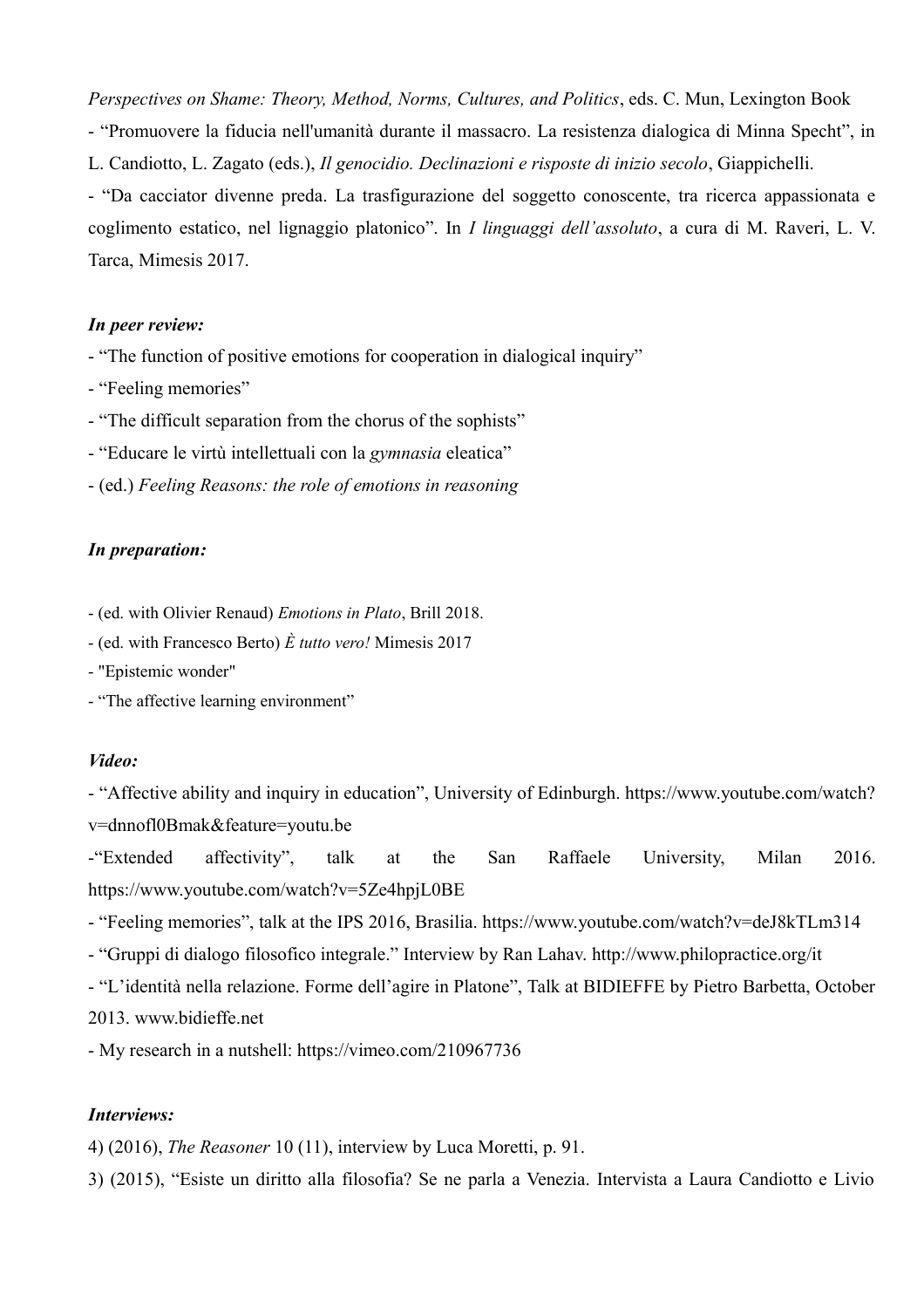Rossetti", *Diogene Magazine*, redazione http://www.diogenemagazine.it/eventi-old/in-programma/281 esiste-un-diritto-alla-filosofia-se-ne-parla-a-venezia-intervista-a-laura-candiotto-e-livio-rossetti.html 2) (2015), "Medicina e filosofia si intrecciano nel Teatro Forum", *Ordine dei Medici Chirurghi e Odontoiatri di Venezia*, Chiara Semenzato, http://www.ordinemedicivenezia.it/news/notiziemedici/convegno-annuale-medicina-e-filosofia-si-intrecciano-nel-teatro-forum

1) (2012), "I dialoghi socratici di Platone", *filosofia.it*, Marco Siminionato, <http://www.filosofia.it/argomenti/i-dialoghi-socratici-di-platone>

### **Conferences, Workshops and Seminars (Selections 2011-2017):**

- September 2017, "Emotions, Virtues and Knowledge". Teachings at Fudan University, School of Philosophy, Shanghai (China).

- May 2017, speaker at the Workshop "Cognition in Groups", University of Milan, Center for the Study of Social Action, 31 May-1 June. Paper titled: "Why do social interactions maximise cognition?".

- May 2017, speaker at the Conference "Faith Communities and Environmental Activism", University of Edinburgh, 18-20 May. Paper titled: "Deep Interrelatedness".

-May 2017: Keynote speaker (invited) at the Workshop "Socially Extended Emotions. Ontological and Epistemological Considerations, Free University Berlin, Affective Societies Centre, 12 May 2017. Paper titled: "The function of emotions and cooperation in dialogical inquiry".

- April 2017: "The epistemic function of positive emotions and cooperation in group learning. Feminist objections and the value of training", Edinburgh Women in Philosophy Group, Spring Workshop on Philosophy of education, 28 April 2017.

- March 2017: ["To be called by the suffering", E](http://wp.me/a7bxLm-7z)motions seminars, School of Health in Social Science, University of Edinburgh, 1 March 2017.

– March 2017: "Le emozioni che curano. Spazi e tempi per la relazione", Slow Nursing, Zelarino, 4 March 2017 (via Skype).

- November 2016, speaker and co-organiser of the International Day for the Elimination of Violence against Women, Ca' Foscari University of Venice. Paper titled: "Home-Made Violence".

- November 2016, speaker at the Epistemology Research Group, University of Edinburgh, 16 November 2016. Paper titled: "Aporetic state and extended elenchus".

- November 2016, speaker (via Skype) at the Workshop "Dialogo e paradosso nelle pratiche filosofiche a scuola" (Dialogue and paradox. Philosophical practices at school), Ascea/Velia, Amica Sofia. Paper titled: "Elogio della vulnerabilità" (In praise of vulnerability), 1 November 2016.

- October 2016, speaker at the Ranieri Colloquium, "Classics and Cognitive Theory", New York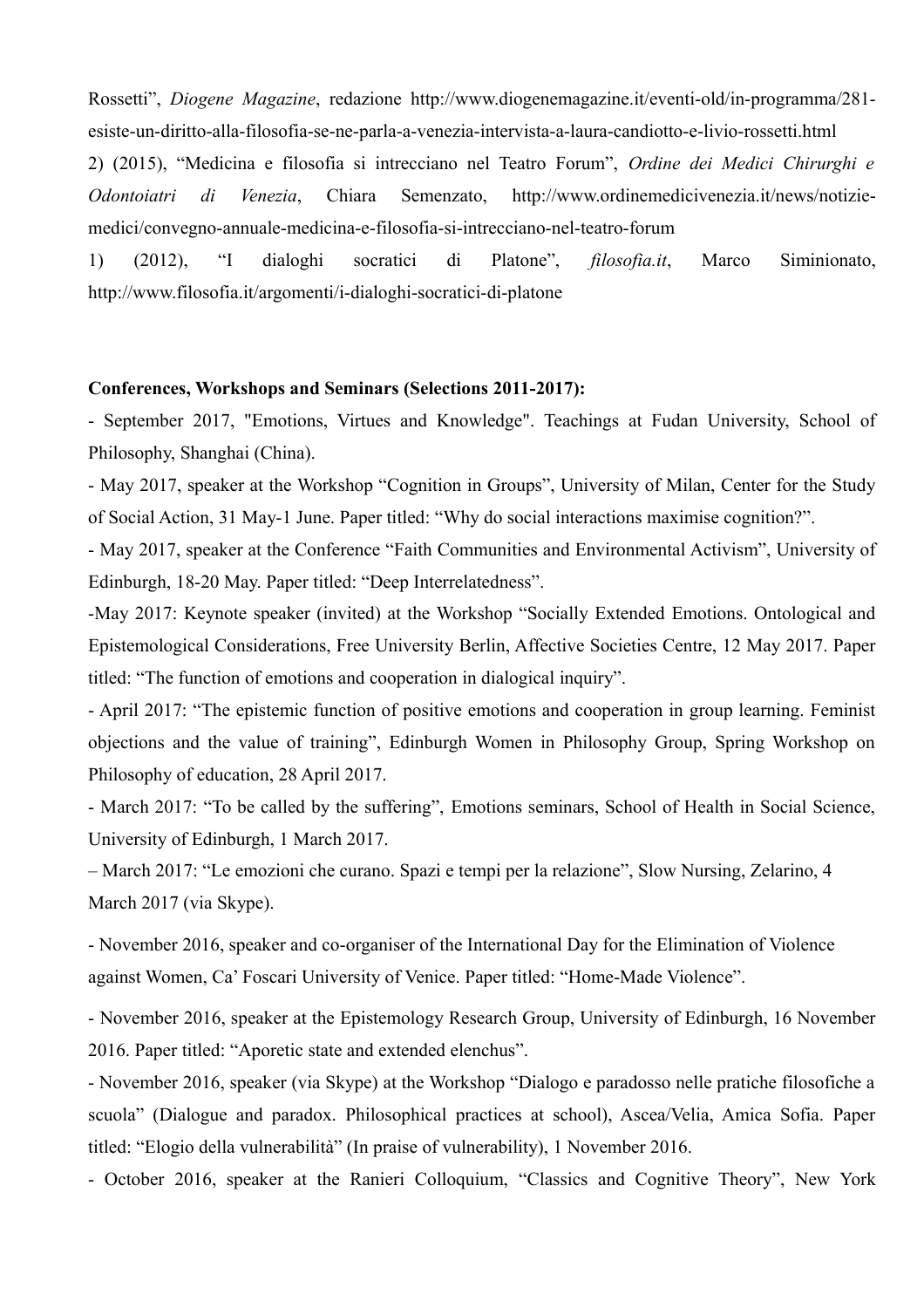University, The Center for Ancient Studies, ref. Peter Meineck, 27-28 October. Paper titled: "Emotions First. Epistemic emotions in Platos' dialogically extended cognition".

- October 2016, invited speaker at the Conference "I linguaggi dell'assoluto" (The languages of the absolute), Ca' Foscari University of Venice, ref. Massimo Raveri, 17-19 October. Paper titled: "Da cacciatore divenne preda. La metamorfosi del soggetto conoscente, tra ricerca appassionata e coglimento estatico"(From hunter he became the prey. The metamorphosis of the cognitive agent: passionate searching and ecstatic grasping).

- October 2016, speaker at the Eidyn Workshop "The epistemic aims of education", University of Edinburgh, 5 October 2016. Paper titled: "Affective Ability and Dialogical Inquiry in Education".

- October 2016, invited speaker at the Forma Mentis Workshop "Filosofia come trasformazione. Nascita, emozioni, persona" (Philosophy as transformation. Birth, emotions, person), University of Verona, 3-4 October. Paper titled: "Affettività estesa in prima persona plurale" (Extended affectivity in first person plural).

- September 2016, speaker at the International Conference "Lines in the Sand. Borders, Conflicts, Transitions", International Society for Religion, Literature and Culture, University of Glasgow, 9-11 September. Panel "Dialogue" (ref. Prof. M. Altorf). Paper titled: "Socratic Dialogue at the border. Emotions for building the trust for humanity".

- August-September 2016, speaker at the International Conference "Collective Intentionality X", Delft University of Technology, 3TU Centre for Ethics and Technology, and the University of Groningen on behalf of the International Social Ontology Society (ISOS), 30 August-2 September 2016. Paper titled: "Positive Affectivity in Distributed Cognition".

- August 2016, speaker at the 24th Annual Meeting of the European Society for Philosophy and Psychology, University of St. Andrews, 10-13 August 2016. Paper titled: "Extended Affectivity as the cognition of primary intesubjectivity".

- July 2016, academic visitor at the Pontificia University of the Paranà (Curitiba), 15-17 July 2016.

- July 2016, speaker at the International OUSIA Conference on Homer and Plato, Federal University of Rio de Janeiro, 11-14 July 2016. Paper titled "Incantamenti. Il potere della parola orale e l'invenzione della performance filosofica".

- July 2016, speaker at the XI Symposim of the International Plato Society (IPS) on the *Phaedo*, University of Brasilia, 4-8 July 2016. Paper titled: "Feeling memories. The role of erotic visual perception in the recollection argument".

- June 2016, speaker at the Celtic Conference in Classics, University College Dublin, 22-25 June 2016. Paper titled: "Alcibiades, the pupil of Socrates".

- June 2016, speaker and chair at the International Conference of the European Philosophical Society for the Study of Emotions, University of Athens, 13-15 June 2016. Paper titled: "Remembering through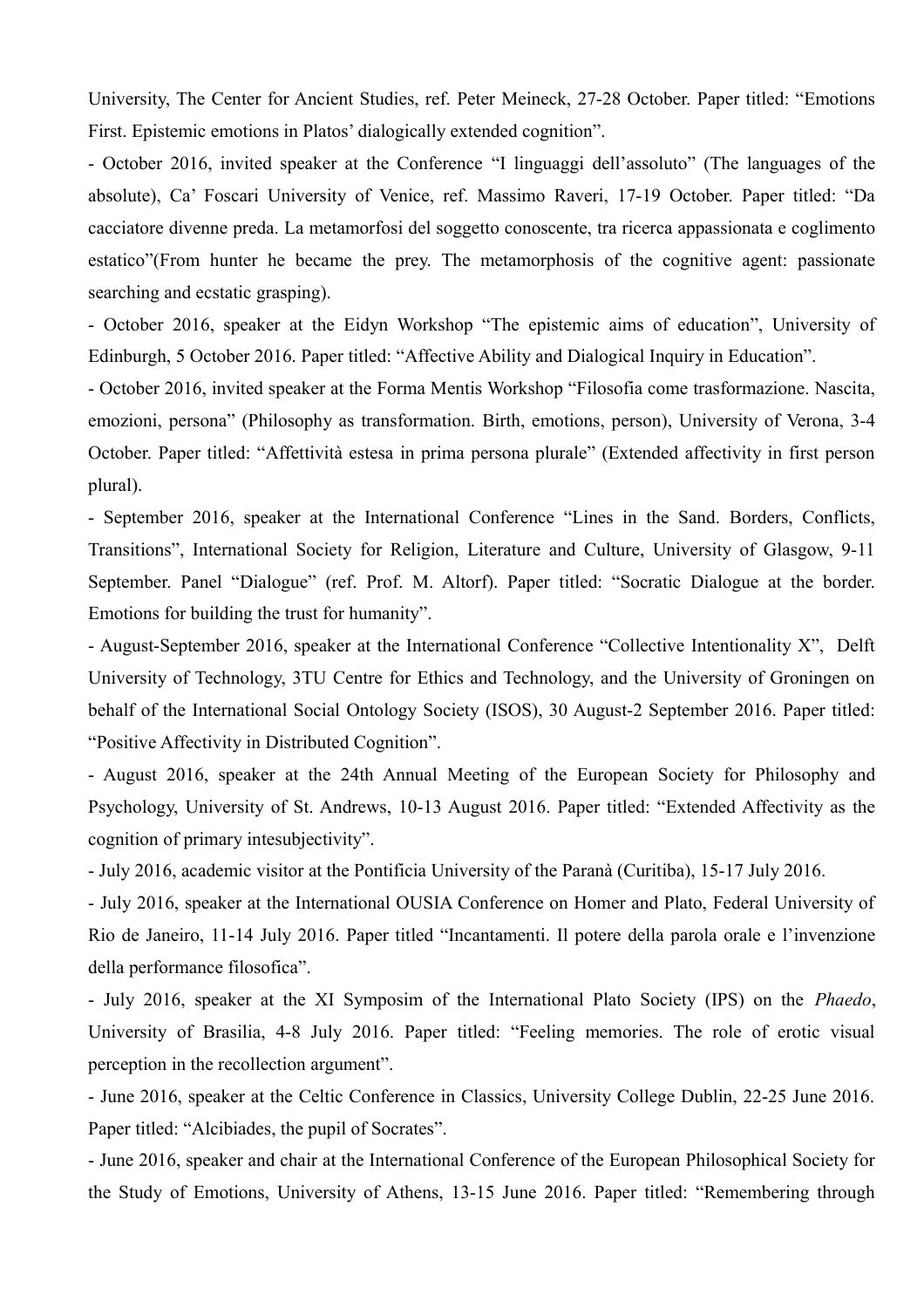Love. The Epistemic Role of Emotional Perception in Plato". At this Conference I also chair a session with M. Kieran, S. Rietti, P. Nickl, and C. Sideras as speakers.

- June 2016: speaker at the San Raffaele Philosophy Spring School on Emotions, Normativity, and Social Life, University San Raffaele Milan, 6-8 June 2016. Paper titled: "The Extended Affectivity as the Cognition of the Primary Intersubjectivity".

- March 2016: speaker at the Theoretical Philosophy Seminar, Ca' Foscari University of Venice. Talk titled "Extended Affectivity. New trends in contemporary philosophy of mind".

- December 2015: speaker and co-organiser (with Roberta Dreon) of the "Emozioni in filosofia" workshop, Ca' Foscari University of Venice. Paper titled: "L'estensione cognitiva della vergogna nelle aporie socratiche".

- November 2015: presentation of C. Fornasiero, *Il coraggio dell'adulto nel fidarsi del bambino*, 23 November 2015, Ca' Foscari University of Venice.

- November 2015: Conference "La filosofia del gioco", Artemide Society, Padova, 21 Novembre 2015. Paper titled "Teatro filosofico. Michel Foucault e il *teatro do oprimido*".

- October 2015: discussant for the talk of Roberto Esposito, "Due. La macchina della teologia-politica e il posto del pensiero", Seminar of Theoretical Philosophy, Ca' Foscari University of Venice, 27 October 2015.

- October 2015: chair of one plenary session about the right to philosophy and of one parallel session about philosophical practice at the International Conference "The right to philosophy. Which philosophy in the Third Millennium?", Ca' Foscari University of Venice, 19-21 October 2015.

- October 2015: discussant for the talk of Joseph Prabhu, "Pope Francis Laudato sii' and Panikkar's cosmotheandric visione", "Cross-Cultural Hermeneutics after Hegel", Ca' Foscari University of Venice, 5-6 October 2015.

- October 2015: presentation of Laura Candiotto (ed.), *Senza dualismo. Nuovi percorsi nella filosofia di Platone*. Discussion with L. V. Tarca, M. Migliori, S. Maso, G. L. Paltrinieri, D. Spanio, Ca' Foscari University of Venice, 5 October 2015.

- September 2015: discussant for the presentation of Salvatore Lavecchia, *Generare la luce del bene. Incontrare veramente Platone*, Ca' Foscari University of Venice, 23 September 2015.

- July 2015: The Second Annual Conference of the European Philosophical Society for the Study of Emotions (EPSSE), University of Edinburgh,  $15<sup>th</sup>$ -17<sup>th</sup> July. Paper titled: "Aporetic state and the shamefull recognition of contradictions in the Socratic Dialogue".

- May 2015, "Pensare il presente", Società Filosofica Italiana, local section of Treviso. Conference with Luigi Vero Tarca, "Un'esperienza di pratiche filosofiche".

- May 2015, "Letture Filosofiche", Società Filosofica Italiana, local section of Venice. Lecture on Eryxymachus' discourse (Plato's *Symposium*)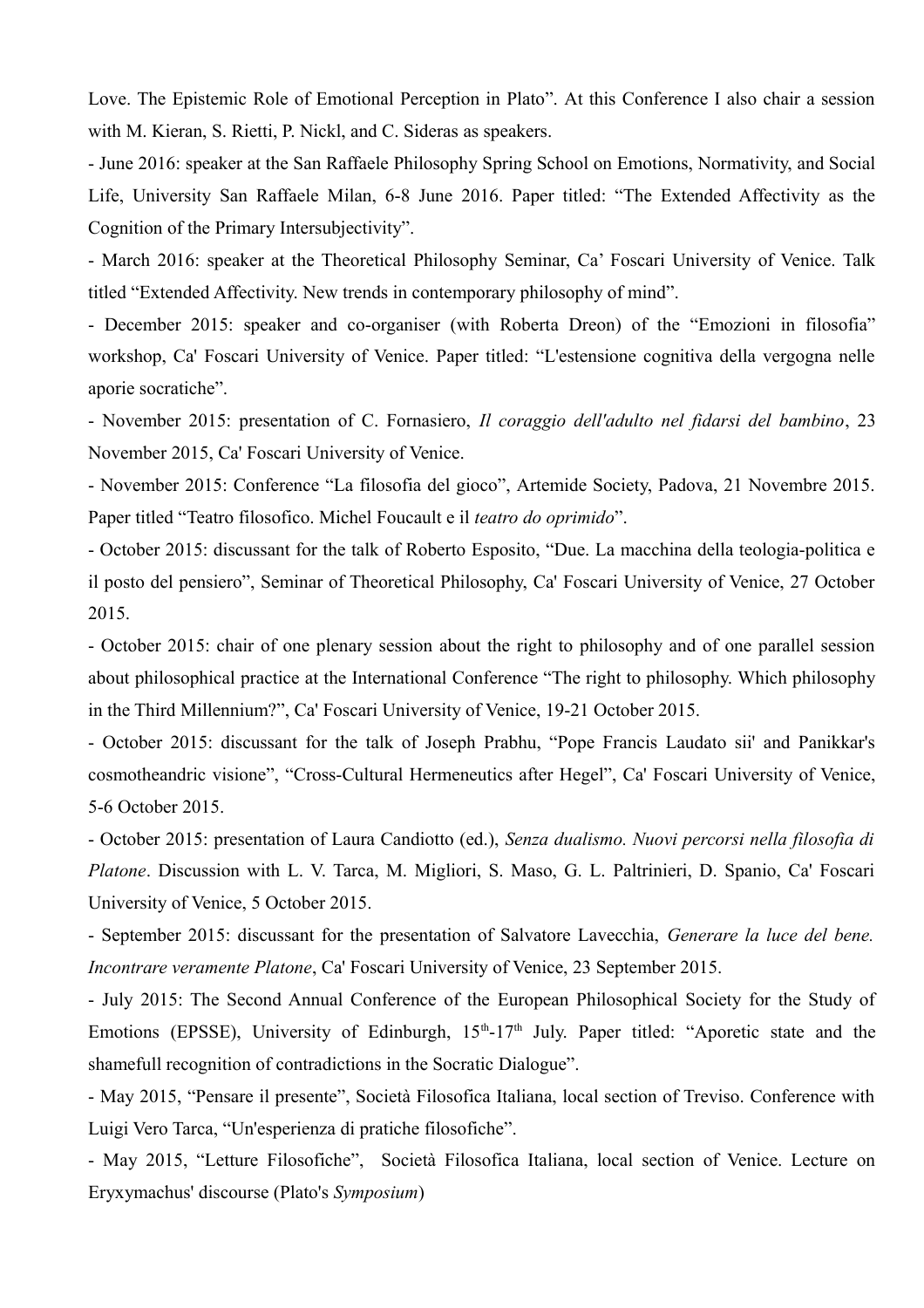- May 2015: Workshop on Plato's *Statesman* (ref. Prof. M. Lane), Princeton University.

- April 2014: Philosophical companionship (ref. R. Lahav and Will Heutz), Heerlen (Holland)

- November 2014: Seminar of Ancient Greek Philosophy (ref. Prof. B. Bossi), Universidad Complutense de Madrid. Lesson titled: Michel Foucault, heir of a forgotten Plato.

- November 2014: International Conference "Teaching Innovation in Philosophy", Universidad Complutense de Madrid. Paper titled: "Old and New Shame. Emotions and Socratic Dialogue".

- November 2014: International Conference "Home-made Violence. Studiosi a confronti sulla violenza nei confronti delle donne dopo l'entrata in vigore della convenzione di Istanbul del Consiglio d'Europa", Ca' Foscari University of Venice, 25 November 2014. Paper titled: "La natura cultura della violenza contro le donne. Una lettura filosofica del preambolo alla convenzione di Istanbul".

- October 2014: XI International Ontology Conference "Old Questions in Physis, Contemporary Approaches", Under the Honorary Presidency of Bas Van Fraassen, San Sebastian. Paper titled: "The reality of relations. A philosophical interpretation of Rovelli's Relational Quantum Mechanics".

- September 2014: International Conference "Seeing beyond in facing death", Università degli studi di Padova. Paper titled: "In ascolto delle tracce. Pratiche di verità a partire dalla filosofia di Emanuele Severino".

- September 2014: Conference "Le radici della scelta. La vocazione nella professione medica", Università Ca' Foscari di Venezia, Ospedale Civile di Venezia. Manager of the Conference. Paper titled: "Maschere sociali. A partire da Roessau, Heidegger e Boal".

- April 2014: International Conference "Undestanding Matter", University of Palermo, paper titled: "La legge dell'armonia nella composizione degli elementi. Eraclito e Platone". Coordinator of the panel "Matter and Krasis. The generation of compounds".

**-** February 2014: International Conference *Il genocidio. Declinazioni e risposte di inizio secolo*, Università Ca' Foscari di Venezia, paper titled: "Il dialogo socratico come prevenzione/risposta al genocidio. L'esperienza di Minna Specht".

**-** December 2013: International Conference *Socrate à l'agora; que peut la parole philosophique*. University of Aix-Marseille, moderation of *Socratic Dialogue*.

- November 2013: International Conference "Ancient Ideas for Contemporary World", Instituto Lucio Anneo Seneca, Universidad Carlos III, Madrid, paper titled: "Leonard Nelson: il dialogo socratico come critica al totalitarismo".

- November 2013: Conference "Forme della negazione tra Oriente e Occidente", Ca' Foscari University of Venice, paper titled: "La trasfigurazione della negazione. Platone, Heidegger, Severino".

- October 2013: Bidieffe Seminar directed by Prof. A. Barbetta (University of Bergamo), paper titled: "Forme dell'agire in Platone".

- October 2013: International Conference "Bildung and Paideia: Philosophical Models of Education", The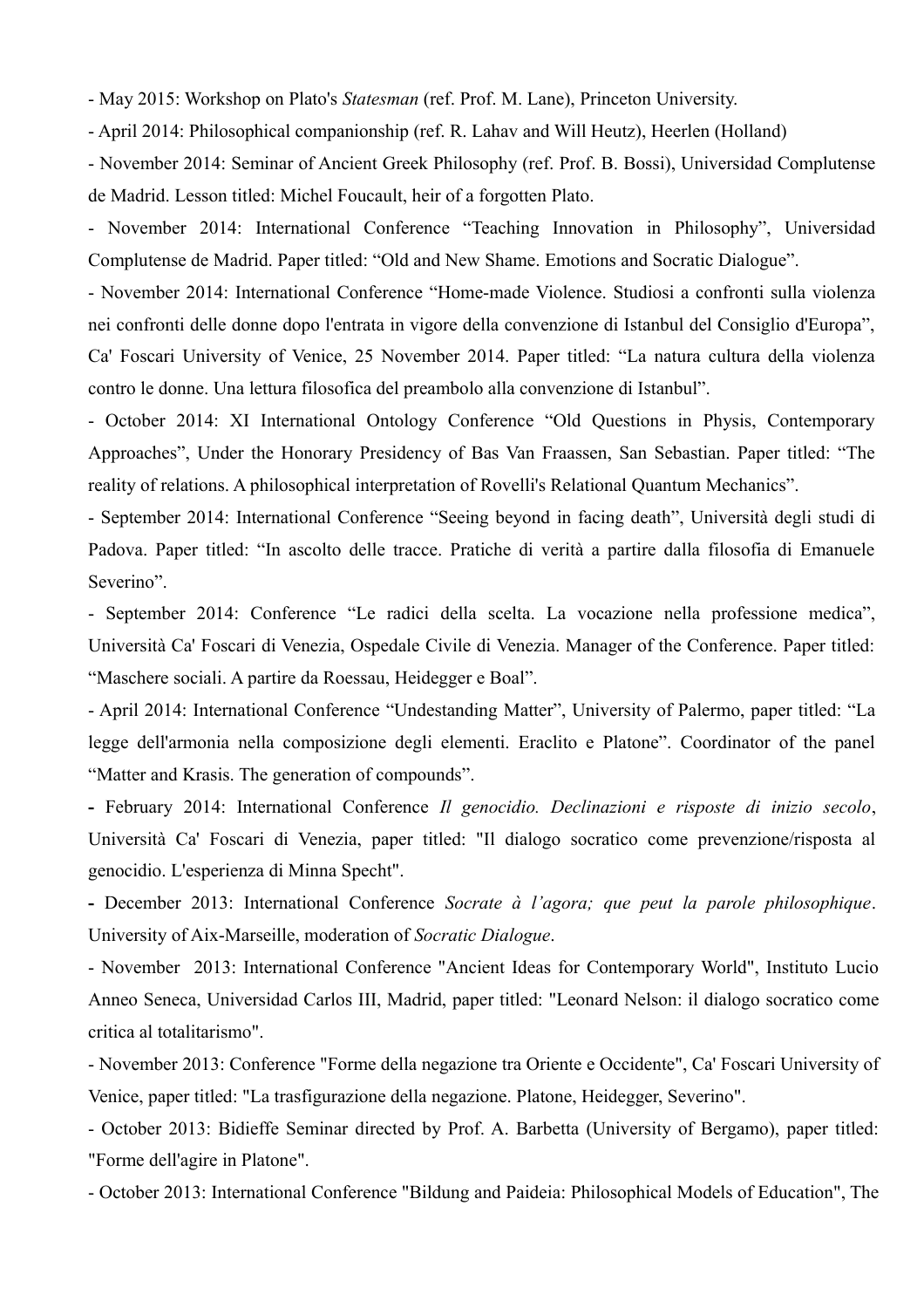Plato Society of Zagreb, Institute of Philosophy of Zagreb, Hvar (Croatia), paper titled: "The role of emotions in Plato's socratic dialogues. The case of the shame".

- September 2013: Conference and Workshop "Comunicare in Medicina. L'arte della Relazione", Ca' Foscari University of Venice, paper titled: "Le pratiche filosofiche integrali nella cura delle relazioni", moderation of *Socratic Dialogue*.

- July 2013: X Symposium of the International Plato Society (IPS). The *Symposium*, Pisa University, Department of Philology, Literature and Linguistics, paper titled: "The concept of harmony (187 a-e) and its cosmological role in Eryximachus' discourse".

- April 2013: International Workshop *Sophistes. Plato's Dialogue and Heidegger's Lectures in Marburg (1924/25)*, Philipps-Universität Marburg, paper titled: "The *heteron* as relational being. Heidegger's interpretation of Plato's *Sophist* 257b-259d".

- March 2013: International Conference, *Old Age in Antiquity and its Echoes in Later Ages*, Instytut Filologii Klasycznej UAM Poznaniu. Paper titled: "The role of the old interlocutors in Plato's dialogues (on the examples of *Parmenides* and *Laws*)".

- October 2012: X International Ontology Conference "*Physis. From particles to human nature", Under the Honorary Presidency of Daniel Dennet*, San Sebastian and Barcelona, paper titled: "The children's prayer. Saving the phenomena".

- June 2012: International meeting of the ISNS (International Society for Neoplatonic Studies), University of Cagliari, paper titled: "Care of the self and politics. The aim of philosophy in Michel Foucault's thinking".

- June 2012: International meeting of the Mediterranean Section of the International Plato Society (IPS) *O Parménides de Platao,* University of Coimbra, paper titled: "The education of youths in Plato's Parmenides".

- April 2012: International meeting of SIFG (Sociedad Ibérica de Filosofìa Griega), Baleares University, paper titled: "Why did Plato write Socratic dialogues? An analysis of the audience's role".

- February 2012: International Conference *Socratica III, a conference on Socrates, the Socratics, and the Ancient Socratic Literature*, University of Trento, paper titled "Socrates and the education of aristocratic youths: Critias' case".

- February 2012: Conference *Philosophy for children and youths. Education for a new humanism*, Seconda Università of Naples, Italian Institute of Philosophical Studies, member of round table about philosophical practices.

- November 2011: Presentation of L. Rossetti's book (*Le dialogue socratique*, Paris 2011) at the Italian institute of Philosophical Studies of Naples.

- September 2011: International Conference *Plato's Parmenides*, organised, University of Chanià, Greece, paper titled: "Dialogue against dialectic? Commentaries on sections 135c6-137c3".